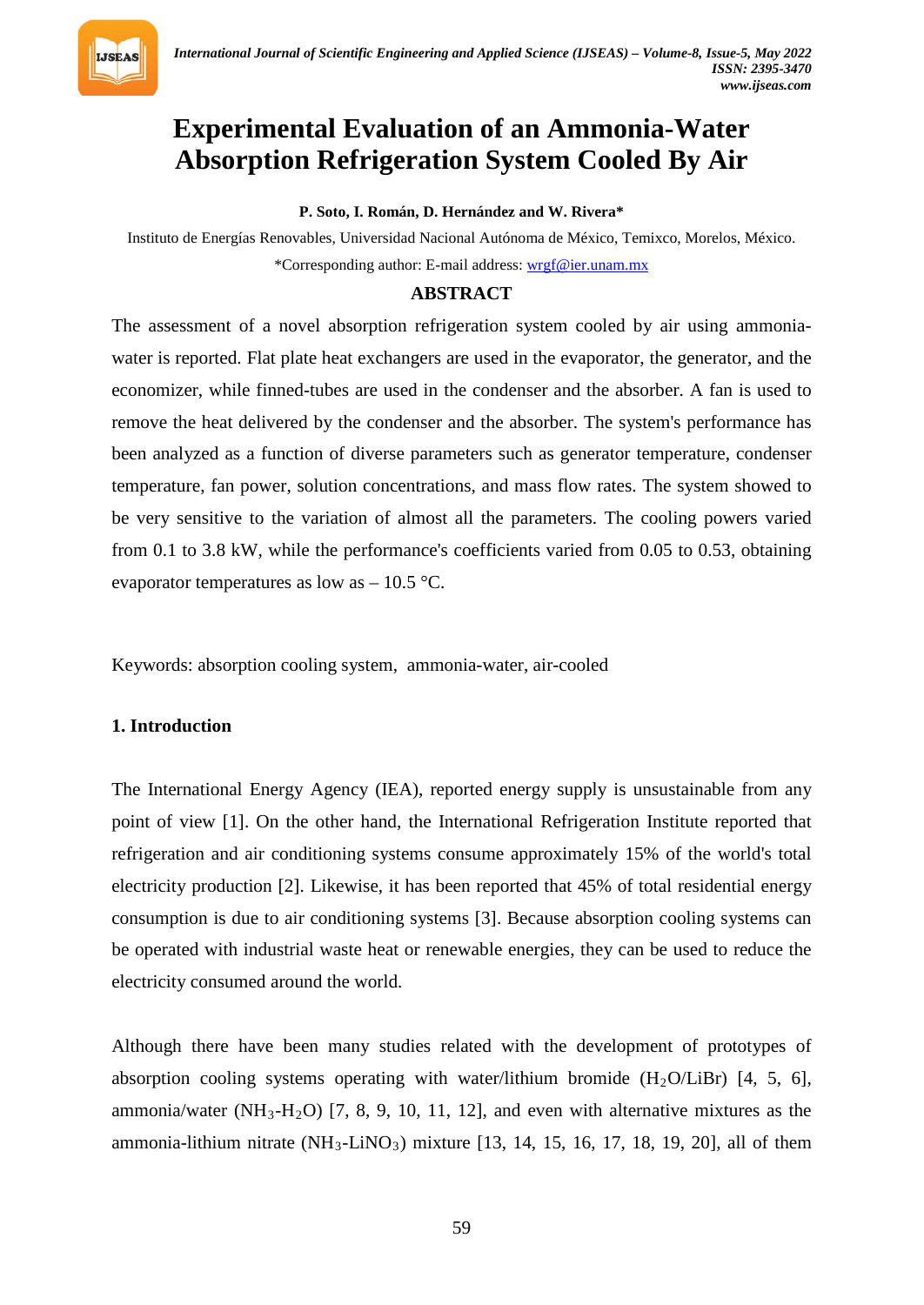

are water-cooled systems, and just a few ones mentioned below have been designed to remove the heat produced in the condenser and the absorber by using air.

Rivera et al. [21] reported the experimental assessment of a cooling system for ice production using a compound parabolic solar collector as a generator-absorber operating with NH<sub>3</sub>-LiNO<sub>3</sub>. The evaporator is a thermally insulated box. Inside the box, a coil is attached to the trays where the water is deposited to produce the ice. The absorber is cooled by air flowing in natural convection. The minimum evaporator temperature achieved by the system was −11 °C. The heat source temperatures varied between 75 and 110 °C. The maximum amount of ice produced was 8 kg/day. Moreno-Quintanar et al. [22] carried out the experimental assessment of the same system but using  $NH_3$ -LiNO<sub>3</sub>-H<sub>2</sub>O. The authors reported that the solar coefficients of performance (COP) increased by up to 24% compared to the values published by Rivera et al. [21] with NH<sub>3</sub>-LiNO<sub>3</sub>.

Du et al. [23] evaluated a two-stage absorption air conditioning system cooled by air operating with the NH<sub>3</sub>-H<sub>2</sub>O, powered by solar energy. The system operated with three levels of pressure with one refrigerant circuit and two solution circuits. To remove the heat produced in the absorber and condenser consisted of vertical finned tubes, the system used two-phase motors to drive two fans. The remaining components were shell and tube heat exchangers. The COPs of the system varied from 0.13 to 0.29, achieving the lowest evaporator temperature of -5.8 °C.

Lizarte et al. [24] compared the performance of a commercial absorption cooling system indirectly air-cooled, with a prototype of an air-cooled absorption cooling system. Both systems using  $H_2O$ -LiBr, with a nominal cooling capacity of 4.5 kW. The prototype consisted of an adiabatic absorber, two solution pumps, a regenerator, a finned-tube heat exchanger, and a fan. The condensation temperature ranged between 28 and 37 °C, with a generation temperature of 105 °C. The results showed that the commercial system cooled water at 18 °C, while the prototype achieved a temperature of 16 °C. The COP of the commercial system was 0.55 compared to 0.62 obtained with the prototype.

Jawahar and Saravanan [25] experimentally evaluated an absorption cooling system cooled by air using the NH<sub>3</sub>-H<sub>2</sub>O mixture. This system was modified by incorporating GAX in the high and low-pressure zones. The absorber and condenser were finned-tubes heat exchangers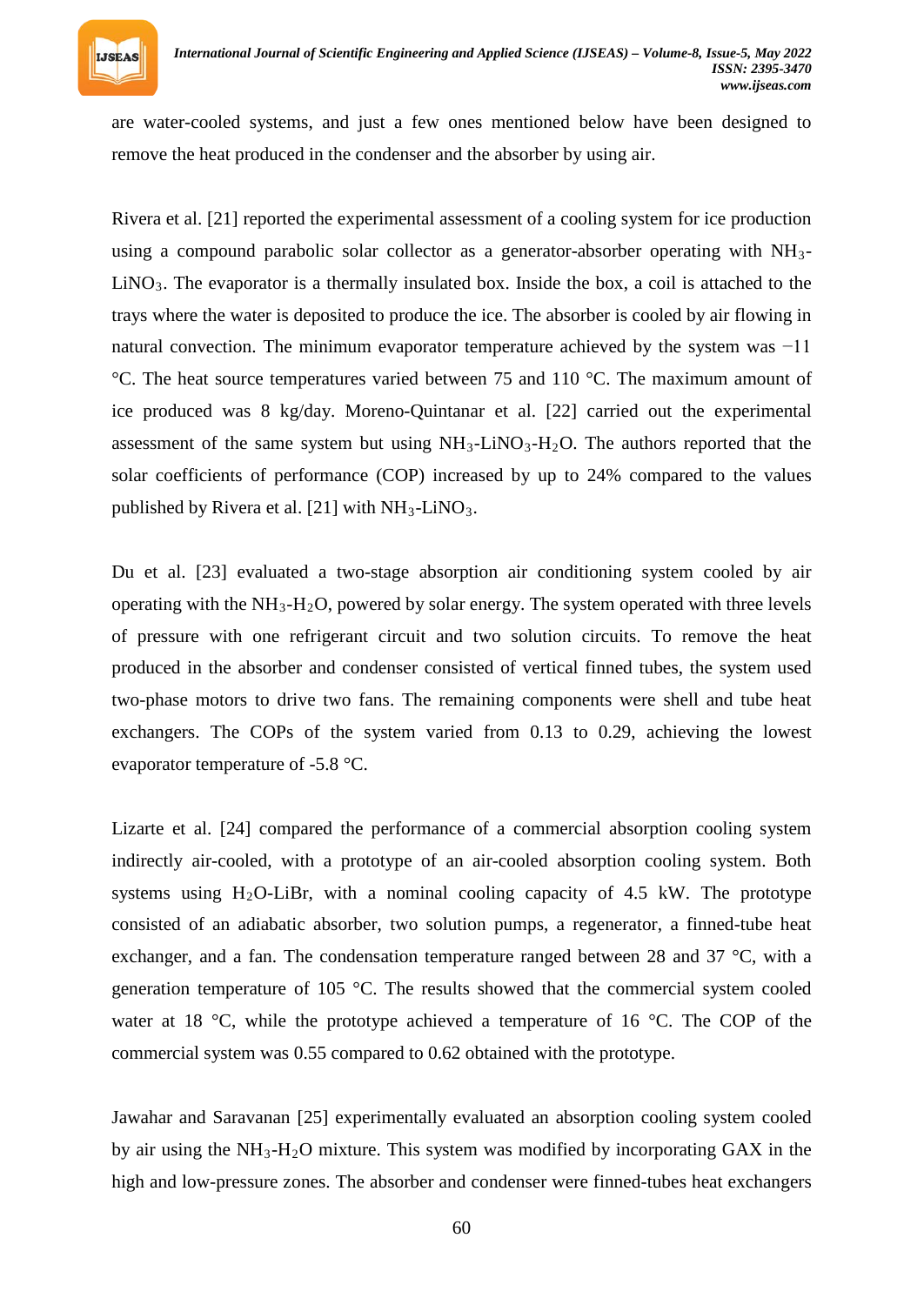

while the rest of the components were shell and tube heat exchangers. The system was capable of producing a cooling power of 9.5 kW, with a COP of 0.61 at a generation temperature of 120 °C and 2 °C in the evaporator.

Zamora et al. [26, 27] reported the assessment of two air conditioning systems using the NH<sub>3</sub>-LiNO<sub>3</sub> mixture. One of the system was fully cooled by water, while the other prototype used air to cool the condenser. The maximum cooling capacity of both prototypes was 12 kW producing chilled water at a temperature of 15 °C.

Aprile et al. [28] developed a double-lift absorption air conditioning system cooled by air operating with the NH<sub>3</sub>-H<sub>2</sub>O mixture driven by hot water. The system was able to produce chilled water at 7 °C. The generator was a vertical shell-and-tube falling-film heat exchanger. The evaporator was a shell-and-tube vertical flow countercurrent heat exchanger, while the condenser and absorber were steel tubes coils with vertical aluminum fins. The authors reported the system performance as a function of the generator temperature, the ambient temperature, and the fan power. The cooling capacity was 2.5 kW with a COP of 0.3 at an air temperature of 30 °C and hot water driving temperatures between 80 °C and 90 °C.

Cai et al. [29] compared the performance of a single-effect absorption refrigeration cycle cooled by air operating with the NH<sub>3</sub>-LiNO<sub>3</sub> and ammonia-sodium thiocyanate (NH<sub>3</sub>-NaSCN) mixtures. The measured COP for the NH<sub>3</sub>–NaSCN varied from 0.20 to 0.35, while with the  $NH<sub>3</sub>-LiNO<sub>3</sub>$  mixture varied from 0.15 to 0.29. The lowest evaporation temperature achieved by the system using  $NH_3$ -LiNO<sub>3</sub> was -13.1 °C, while with the NH<sub>3</sub>-NaSCN mixture was -7.5 °C. For both mixtures, the cooling capacity was around 600 W.

Goyal et al. [30] experimentally evaluated a prototype of an absorption cooling system operating with the NH<sub>3</sub>-H<sub>2</sub>O mixture. The system was operated by using the exhaust gases from a diesel engine. The absorber and condenser were finned tubes heat exchangers using a fan to circulate the air through them. The remaining components were packaged in a compact microchannel structure. The systems' cooling power varied from 1.91 kW to 2.54 kW, while the COP varied from 0.41 to 0.55 at ambient temperatures between 29.7 and 44.2 °C.

Soto and Rivera [31] reported the results of a single-stage absorption cooling system cooled by air using NH<sub>3</sub>-LiNO. The prototype uses compact heat exchangers acting as a generator,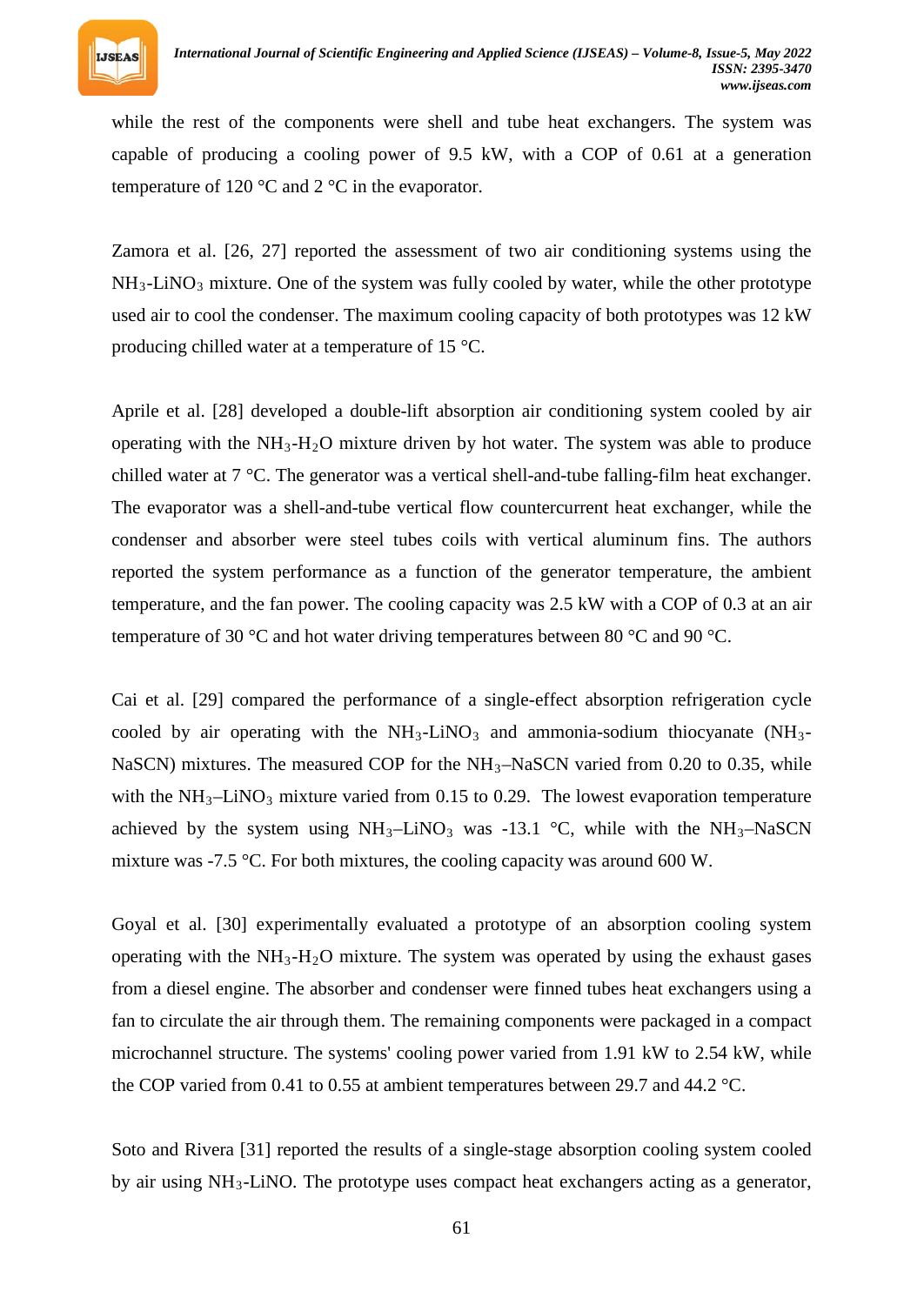

an evaporator and a heat exchanger, and finned tubes in the remaining components. The system operated at heat source temperatures vary from 80 °C and 100 °C, while condenser temperatures varied from 20 °C to 32 °C. The maximum external cooling load was 3.4 kW, while the maximum COP was 0.33. The lowest evaporator temperature was 2.6 °C.

From the literature, it can be observed that almost all the developed systems use water to remove the heat produced in the absorber or condenser, and just a few of them are entirely air-cooled. From the air-cooled prototypes, it was found that some of them operated with H<sub>2</sub>O-LiBr, others with NH<sub>3</sub>–LiNO<sub>3</sub>, and just four of them were developed using the NH<sub>3</sub>– H*R* <sup>2</sup>*R*O mixture. From these four systems, the one developed by Du et al. [23] is a two-stage system developed for air conditioning using finned-tubes in the condenser and absorber and shell of tube heat exchangers in the rest of the components. The authors report COP values both did not perform a parametric analysis of the system. The one developed by Goyal et al. [30] uses finned-tubes in the absorber and condenser, a shell and tube heat exchanger in the desorber, and microchannels heat exchangers in the evaporator, in the refrigerant pre-cooler, and the solution heat exchanger. The authors analyzed each of the components' performance and the variation of the cooling duty and COP as a function of the ambient temperature, but they did not perform a parametric study of the system as a function of any other variable. The prototype developed by Jawahar and Saravanan [25] incorporated the GAX processes in the high and low-pressure zones, requiring temperatures higher than 120 °C to run the system, and it was built with-finned tubes in the absorber and condenser, and shell and tubes heat exchangers in the remaining components. They reported COP values, but they also do not perform a parametric study. Finally, the prototype developed by Aprile et al. [28] was a double-lift system designed to produce chilled water at 7 °C. The absorber and condenser were again built with finned tubes, and the generator and evaporator were shell and tube heat exchangers. The authors reported the cooling load and COP variation as a function of the fan power, and generator and air temperatures.

From the analysis of the prototypes developed using the NH<sub>3</sub>-H<sub>2</sub>O mixture, it is clear that none of them use compact plate heat exchangers in any of the components. Three of them are complex systems requiring temperatures higher than  $120 \degree C$  to operate, and only in one of them, a parametric study was performed, but they did not use compact heat exchangers. Based in the bibliographic review, an air-cooled single-stage absorption cooling system was designed and built operating with the NH<sub>3</sub>-H<sub>2</sub>O mixture at the Instituto Energías Renovables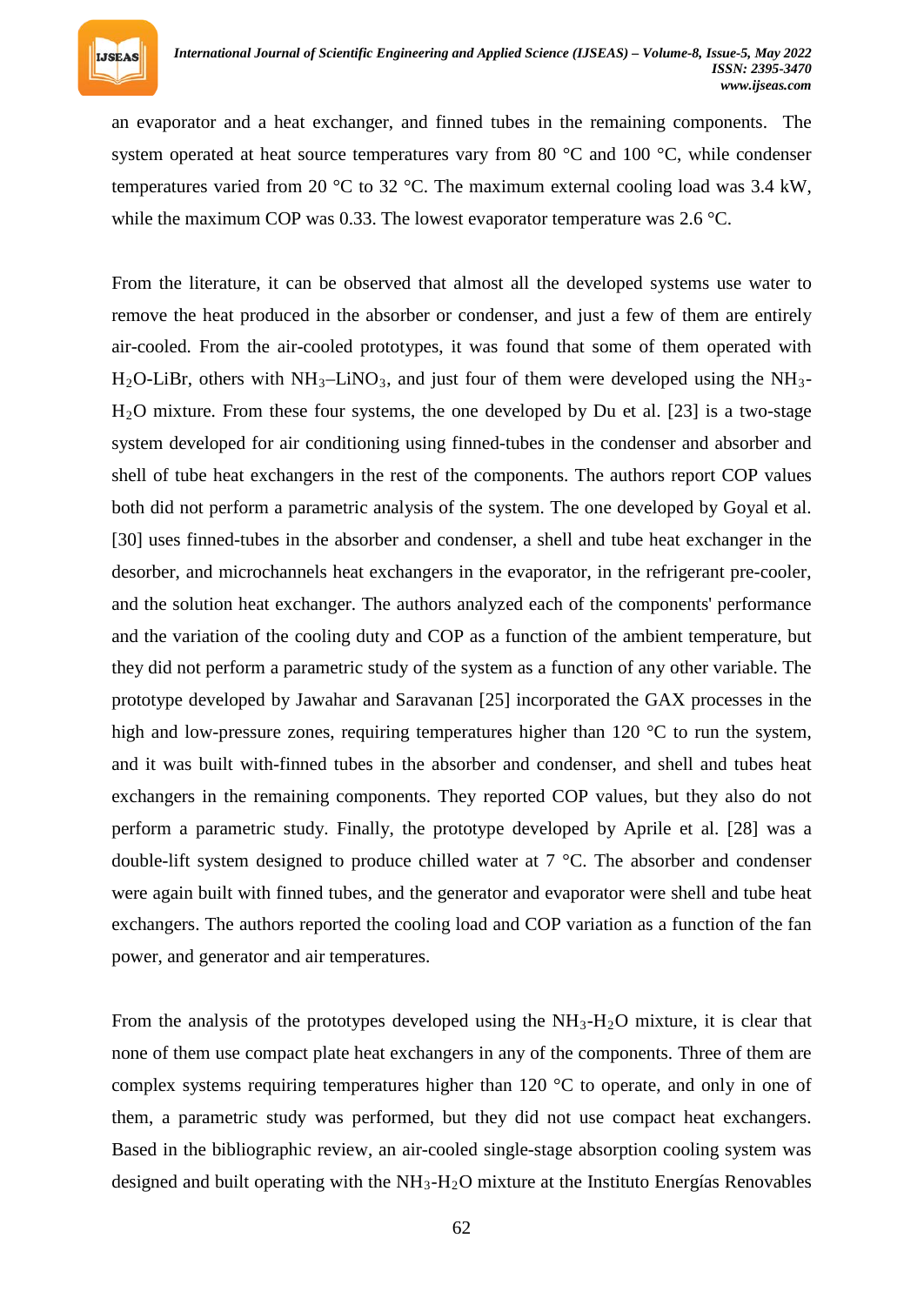

of the Universidad Nacional Autónoma de México. In a similar way to the previously developed air-cooled prototypes, in the actual system finned-tubes are used in the absorber and condenser, but instead of using shell and tube heat exchangers in the remaining components, flat plate heat exchangers are used. The system is designed to operate at generator temperatures between 95 °C and 115 °C. A parametric analysis is performed to analyze the cooling capacity and the COP of the system as a function of the fan power, generator temperature, air temperature, solution concentrations, and system mass flow rates.

## **2. System description**

## *2.1 Main components*

The systems' main components are three compact heat exchangers (CHE) acting as a generator, evaporator and an economizer, three finned-tubes coils acting as the condenser, rectifier, and absorber, an axial fan, and two small tanks used to storage the solution.

The specifications of the heat exchangers the finned-tubes acting as the condenser and absorber have been reported by Soto and Rivera [31]. The rectifier is a finned-tube heat exchanger similar to the condenser and absorber but with a total length of 45 cm. A piston pump is used to pump the solution from the absorber to the generator. One tank of 1.65 liters capacity is used to separate the refrigerant from the solution at the exit of the generator, and a second tank of the same capacity is installed at the exit of the absorber to store the NH<sub>3</sub>-H<sub>2</sub>O solution. An axial fan is installed to control and circulate the air through the system cooling the absorber and condenser. An auxiliary system integrated by an electric resistance, a hot water storage tank, and a pump is used to carry out the experimental assessment under controlled conditions. The specifications of the pump, the fan, and the auxiliary system have also been reported by Soto and Rivera [31]. Figure. 1 shows a general sketch of the prototype developed.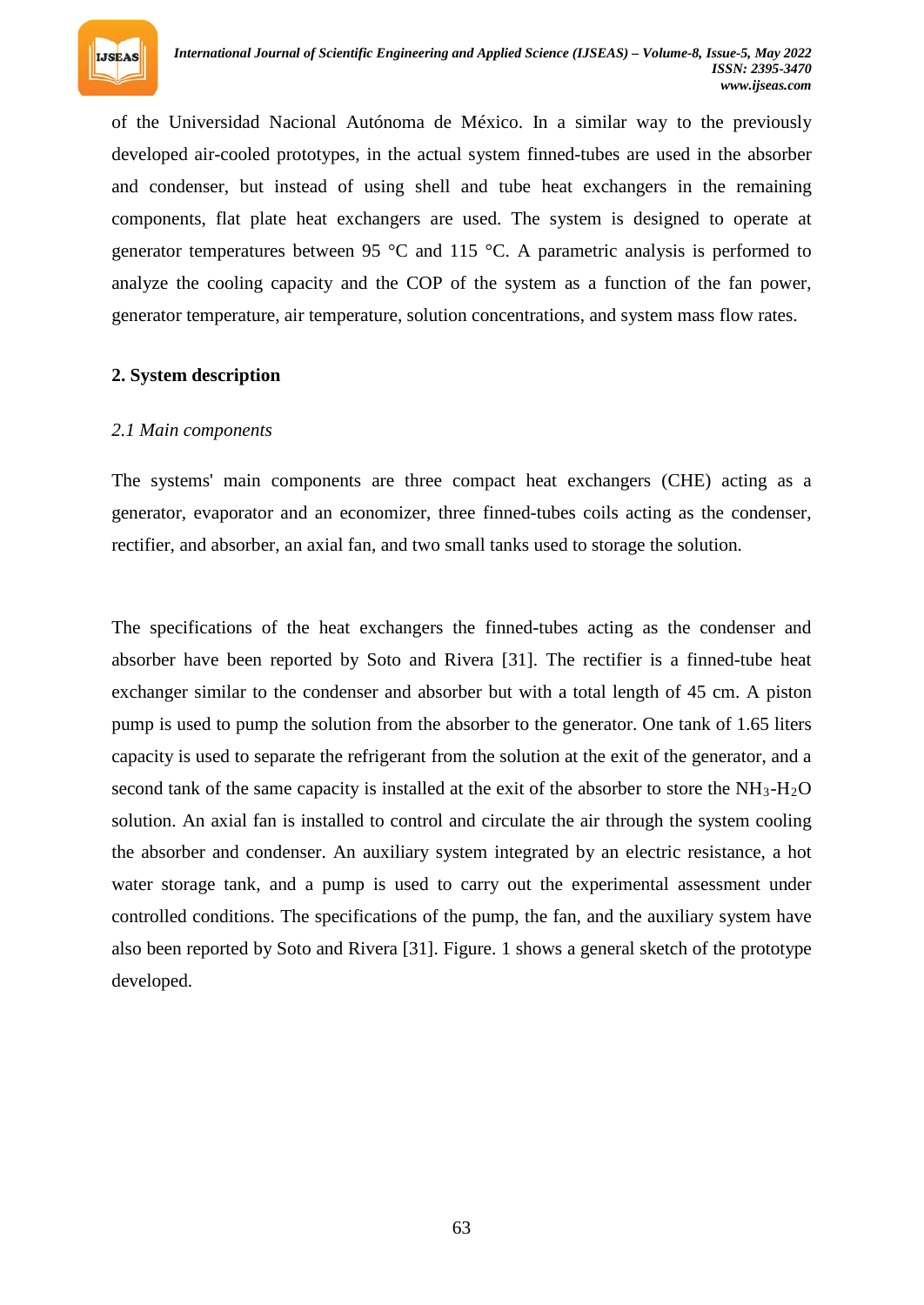



Figure 1. Schematic diagram of the system.

## *2.2 Operation of the system*

As can be observed from Fig. 1, hot water is supplied to the generator (1) to heat the concentrated ammonia-water mixture flowing through the component. Then, the heated solution goes to the separation tank (2) where the ammonia with some amount of water in a vapor phase flowing toward the top of the tank passes to the rectifier (x). Heat is removed in the rectified condensing almost all the water in the vapor, which returns to the generator, while the ammonia is almost pure passes to the condenser (3). In this component, the ammonia vapor is condensed by the heat removed from the air flowing through it. The weak solution coming out of the bottom of the separation tank passes to the economizer (8), then through the valve (9), and then enters the low-pressure tank (10). Then, the solution coming out of the low-pressure-tank passes to the absorber (6). On the other hand, the ammonia coming out of the condenser is expanded in the valve reducing its temperature (4). Then, the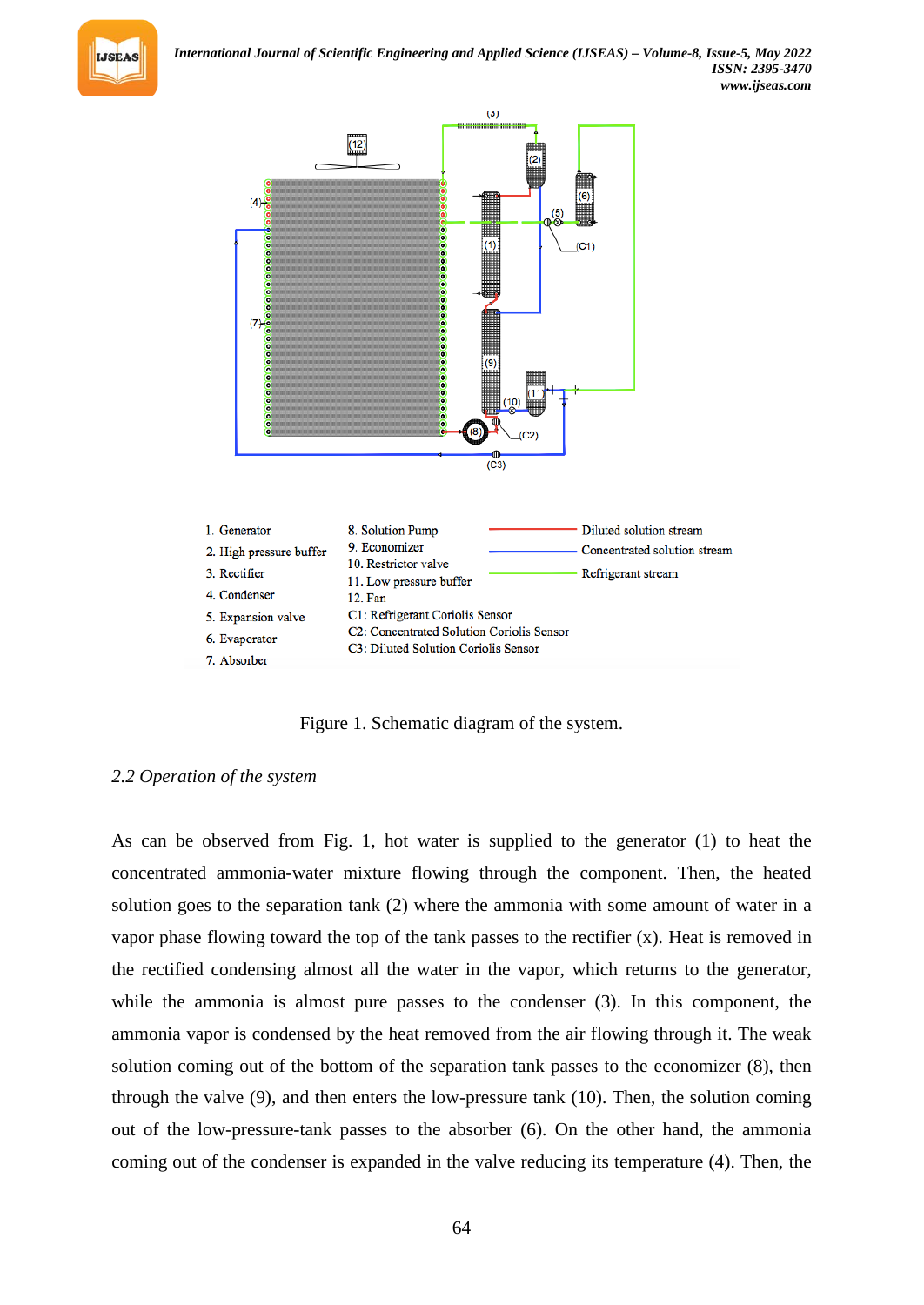

ammonia enters the evaporator producing the cooling effect. After this, the vapor ammonia enters the absorber, where it is absorbed by the weak ammonia solution coming from the generator. The heat produced as a result of the exothermic reaction during the absorption process is removed by the air passing through the absorber's finned-tubes. The strong solution leaving the absorber is pumped (7) to the generator passing first through the economizer. In the economizer, the strong solution is preheated by the weak solution coming from the generator. Finally, the preheated solution enters the generator, repeating the cycle again. An axial fan (11) is used to circulate the air through the finned-tubes banks of the absorber and condenser.

## *2.3 Data Acquisition*

The developed prototype has been instrumented to measure temperatures, pressures, and mass flow rates. Soto and Rivera reported all the instrumentation specifications used in the experimental set up [31]. Figure 2 shows a schematic diagram of the systems pointing where the measurement instruments were placed, and Figure 3 shows the absorption cooling system fully developed and instrumented.

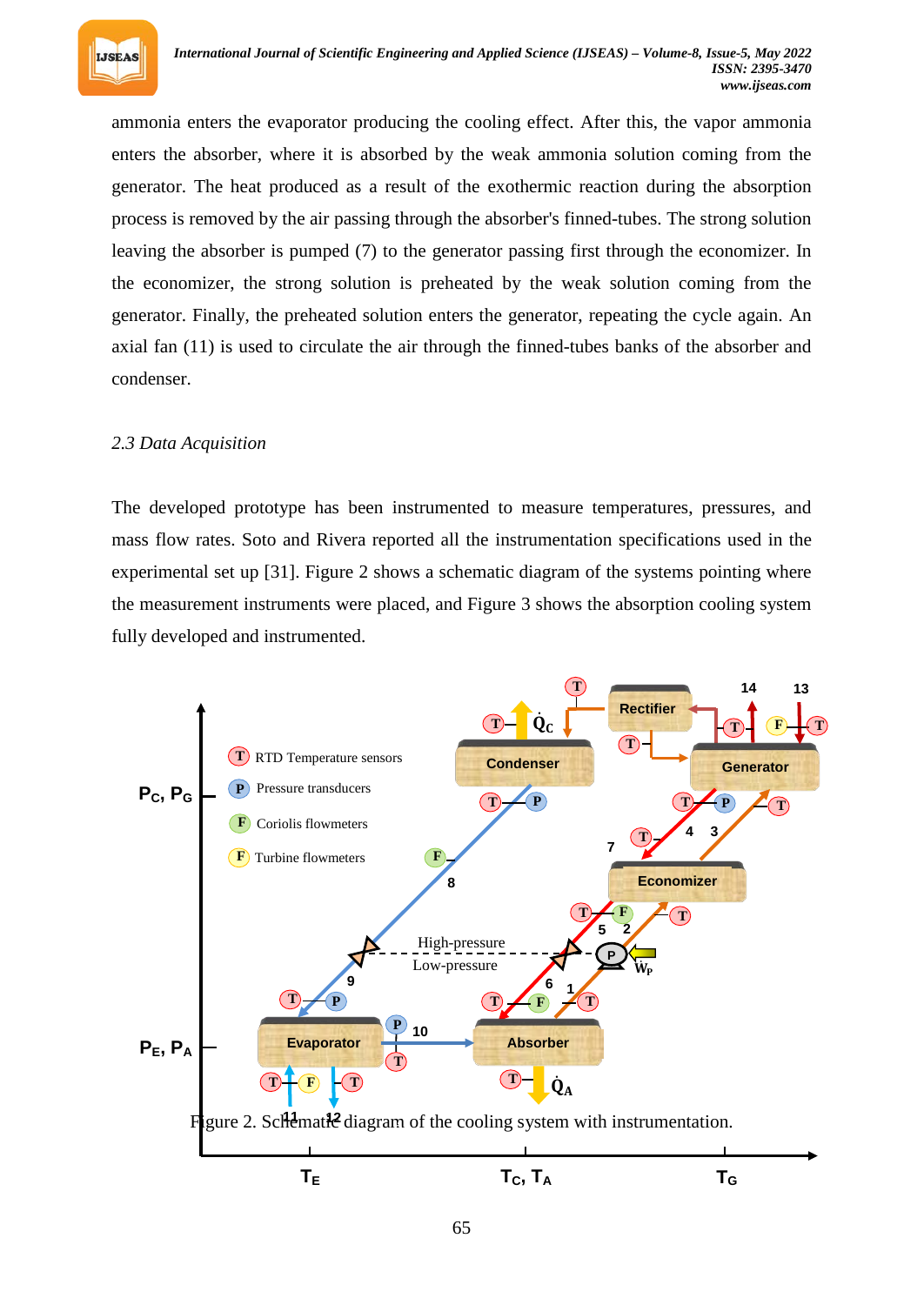



Figure 3. Absorption cooling system fully developed.

## **3. Main equations**

The external coefficient of performance  $(COP_{ext})$  can be calculated by the following equation:

$$
COP_{ext} = \frac{\dot{Q}_{Eext}}{\dot{Q}_{Gext} + \dot{W}_{P-F}}
$$
(1)

 $\dot{Q}_{Eext}$  is the external cooling load produced by the system,  $\dot{Q}_{Gext}$  is the external energy supplied to the generator, while  $W_{P-F}$  is the power supplied to pump and the fan.  $\dot{Q}_{Eext}$  is calculated from Eq. (2), where  $\dot{m}_{wi}$  is the mass flow rate of the water circulating through the evaporator, and  $h_{12}$  and  $h_{11}$  are the enthalpies of the water entering and leaving from the evaporator, respectively, according to Fig. 2.

$$
\dot{Q}_{Eext} = \dot{m}_{wi}(h_{12} - h_{11})
$$
\n(2)

 $\dot{Q}_{Gext}$  is calculated from the following equation: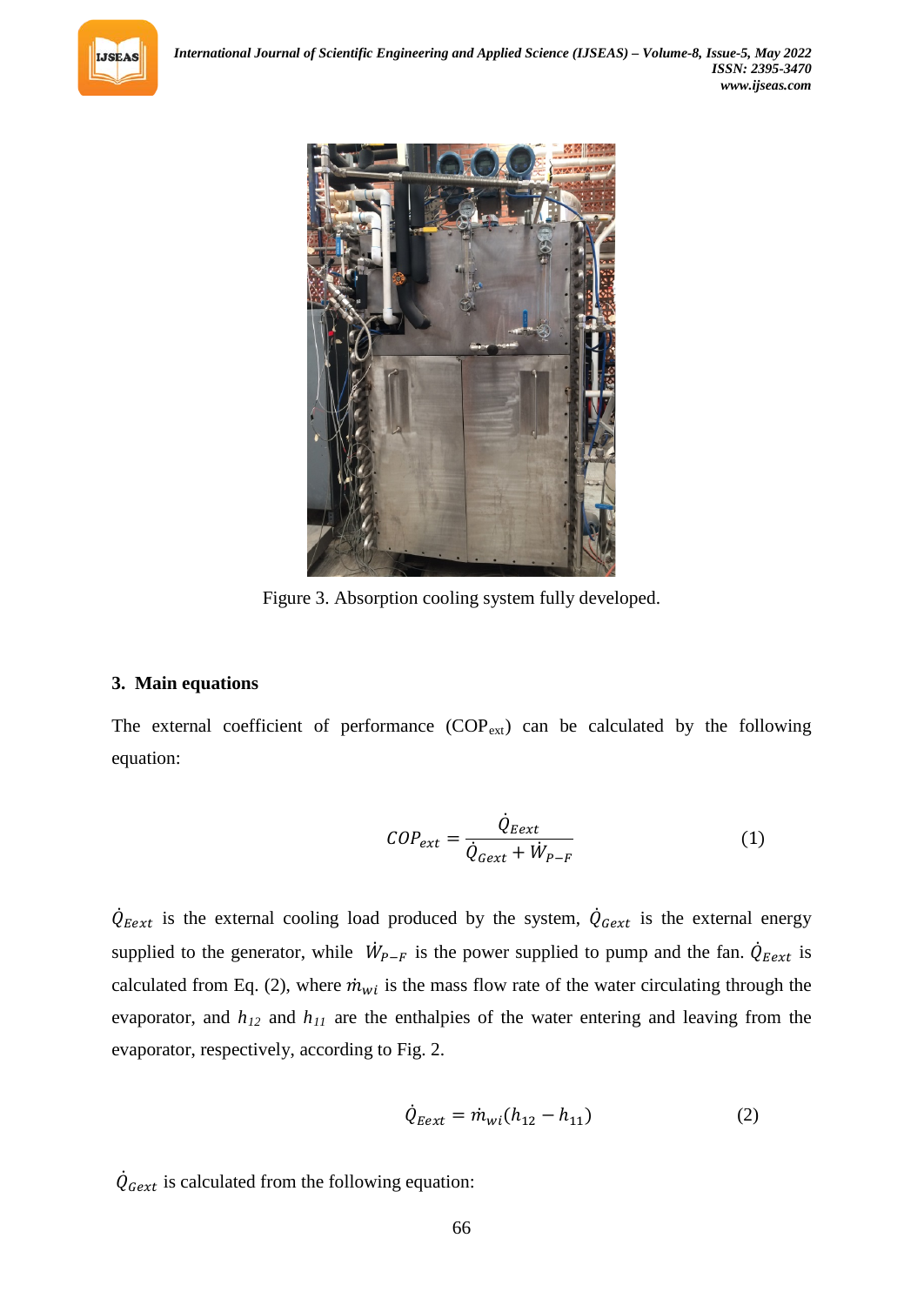

$$
\dot{Q}_{Gext} = \dot{m}_{hw} (h_{13} - h_{14}) \tag{3}
$$

Where  $\dot{m}_{hw}$  is the hot water mass flow rate circulating through the generator, and  $h_{13}$  and  $h_{14}$ are the enthalpies of the hot water entering and leaving from the generator.

 $W_{P-F}$  is calculated directly by measuring the voltage and current from the pump.

$$
\dot{W}_{P-F} = V \ast I \tag{4}
$$

#### *<sup>U</sup>Error propagation*

Equation (5) and (6) were used for the error propagation according to the methodology proposed by Surendra [32].

$$
u\{A+B\} = \sqrt{u\{A^2\} + u\{B^2\}}
$$
 (5)

$$
\left(\frac{u\{A\;x\;B\}}{A\;x\;B}\right) = \left(\frac{u\{A\;B\}}{A\;B}\right) = \sqrt{\left(\frac{u\{A\}}{A}\right)^2 + \left(\frac{u\{B\}}{B}\right)^2} \tag{6}
$$

#### **4. Results**

An analysis was realized to study the variation of the cooling power and the coefficients of performance as a function of the fan power, the generator temperature, the condenser temperature, the solution concentrations, and the system mass flow rates. The prototype operated in steady-state conditions for at least 30 minutes for every testing point.

*4.1 Analysis of the variation of the generation and condenser temperatures on the system performance*

To analyze the effect of the generation and condenser temperatures on the system performance, the generation temperature and the water to be cooled entering the evaporator remained constant while the condenser temperature varied along the experimental test run.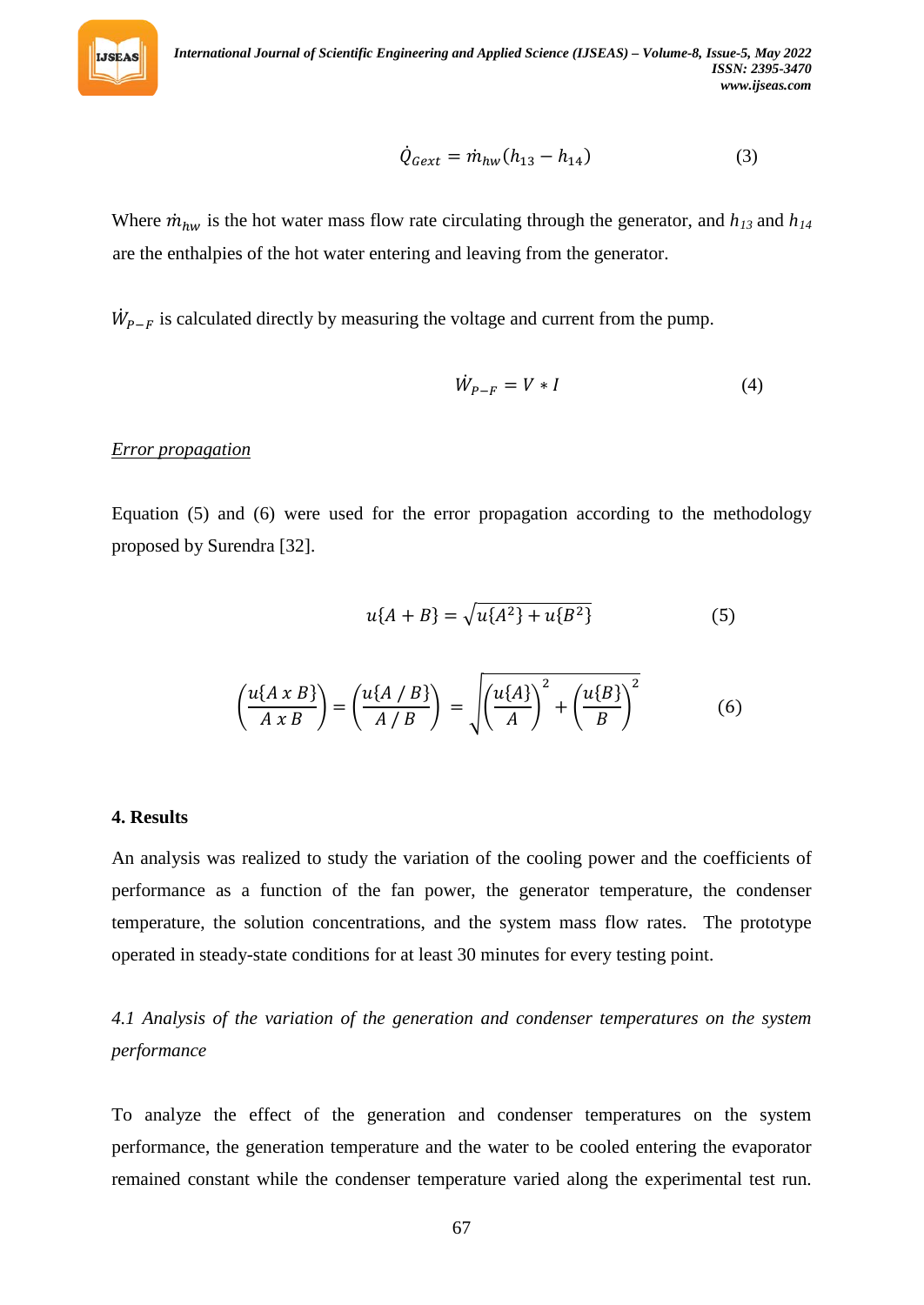

Subsequently, the generation temperature was changed and kept constant together with the water entering the evaporator, while the condensation temperature was varied again. The generator temperature varied from 95  $\degree$ C to 115  $\degree$ C in steps of 5  $\degree$ C, and the cooling air temperatures in the range of 20 - 30 °C, in steps of 1 °C. The constant parameters during the tests are specified in each graph.

Figure 4 shows the variation of  $Q_{Eext}$  as a function of T<sub>C</sub>. The maximum  $Q_{Eext}$  is 2.4 kW, while the minimum is about 0.1 kW. It is also shown that the maximum  $Q_{Eext}$  vales are achieved at higher generation temperatures, and the minimum cooling loads are obtained at low generation temperatures as in the case of 95 °C. This is because, at high generation temperatures, the generator's refrigerant increases, thus increasing  $\dot{Q}_{Eext}$ . Besides,  $\dot{Q}_{Eext}$ decreases with the increment of T<sub>C</sub>. This happened because the increment of T<sub>C</sub> causes an increment of P<sub>C</sub> and P<sub>G</sub>, increasing the mixture's boiling point, thus reducing the refrigerant production. It can be seen that there are not values reported of the cooling power at condenser temperatures higher than of 28 °C and 26 °C at the generator temperatures of 105 °C and 110 °C, respectively. This happened since, during the experimentation, the day got cloudy, and the ambient temperature never rose up above those values.



Fig. 4  $\dot{Q}_{\text{Eext}}$  against T<sub>C</sub> for different T<sub>G</sub> at X = 43%.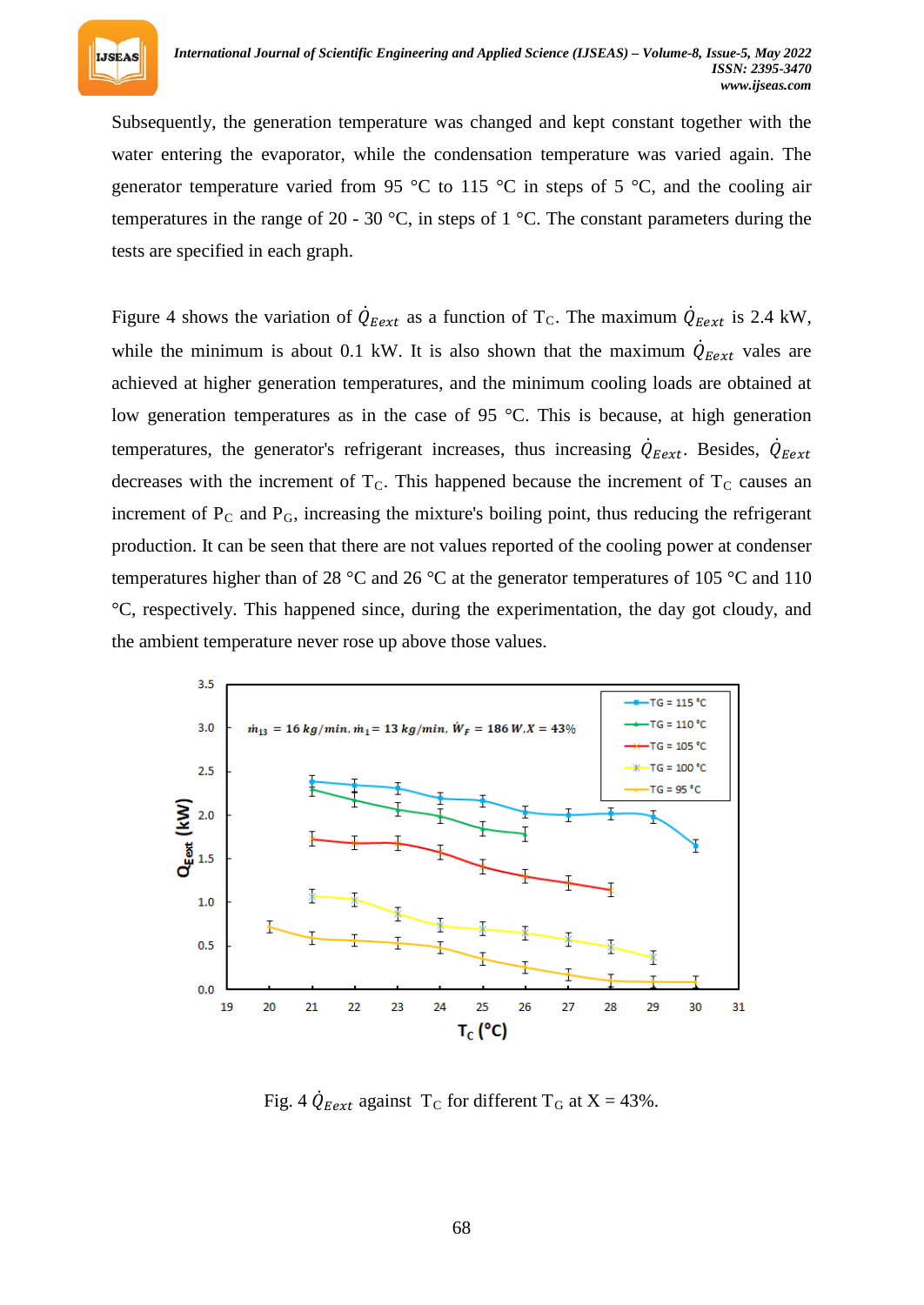Figure 5 shows the COPext of the cooling system against  $T_c$  for different  $T_c$  values. It can be see that the COPext presents similar tendencies as a function of the condenser and generator temperatures than those reported in Fig. 4 for the  $Q_{Eext}$ ; that is, increases with the increment of  $T_G$ , and decreases with the increment of  $T_C$  for the same reasons explained in Fig. 4. This behavior was expected since, according to Eq. (1), the COPext is directly proportional to  $Q_{Eext}$ . This figure also shows that the maximum COPext is 0.34 for a T<sub>G</sub> = 115 °C and a T<sub>C</sub>  $= 21 \degree C$ , at a solution concentration of 43%.



Fig. 5 COPext against  $T_C$  for different  $T_G$  at  $X = 43\%$ .

Figure 6 shows the  $T_E$ 's variation as a function of  $T_C$  for the same test runs showed in Figs. (4) and (5). It can be observed that  $T_E$  augments with the increment of  $T_C$ . This effect happens because the increment of T<sub>C</sub> causes a pressure increase in the component, affecting the expansion process through the valve increasing  $T_E$ . Also,  $T_E$  significantly increases with the increment of  $T_G$ . This effect occurs because the increment of  $T_G$  causes an increment of the temperature in the entire solution circuit, including  $T_A$ , which also causes an increment in  $P_E$ , and therefore in T<sub>E</sub>. It is shown that the minimum T<sub>E</sub> is -9 °C, at a T<sub>G</sub> = 95 °C and a T<sub>C</sub> = 23 °C, while the maximum T<sub>E</sub> is -2.2 °C, at a T<sub>G</sub> = 115 °C and a T<sub>C</sub> = 30 °C.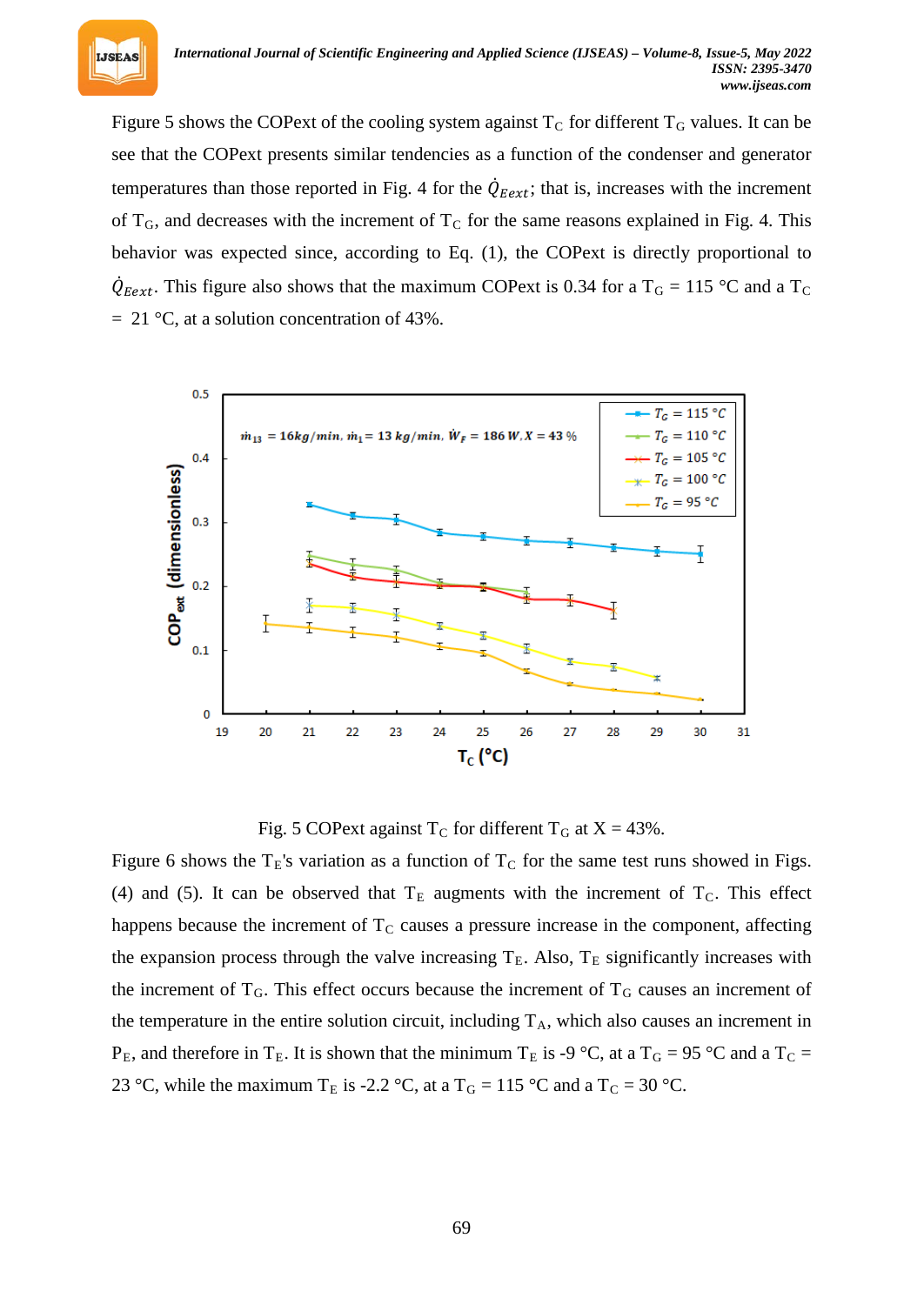



Fig. 6 Evaporator temperature against  $T_C$  for different  $T_G$  at  $X = 43\%$ .

Figure 7 shows the  $\dot{Q}_{Eext}$  as a T<sub>C</sub> function for a solution concentration of X = 46%. It can be observed that  $\dot{Q}_{Eext}$  decreases with the increment of  $T_c$ , and increases with the increment of  $T_G$  for the same reasons explained in Fig. 4. The maximum  $Q_{Eext}$  is 3.1 kW, at a  $T_G = 115 \text{ °C}$ and a T<sub>C</sub> = 20 °C, while the minimum is 0.4, at a T<sub>G</sub> = 95 °C and a T<sub>C</sub> = 28 °C. Comparing the cooling power values obtained in this plot at a solution concentration of 46%, with those reported in Fig. 4, for a solution concentration of 43%, it can be observed that the values obtained in this plot are higher.



Fig. 7  $\dot{Q}_{\text{Eext}}$  against T<sub>C</sub> for different T<sub>G</sub> at X = 46%.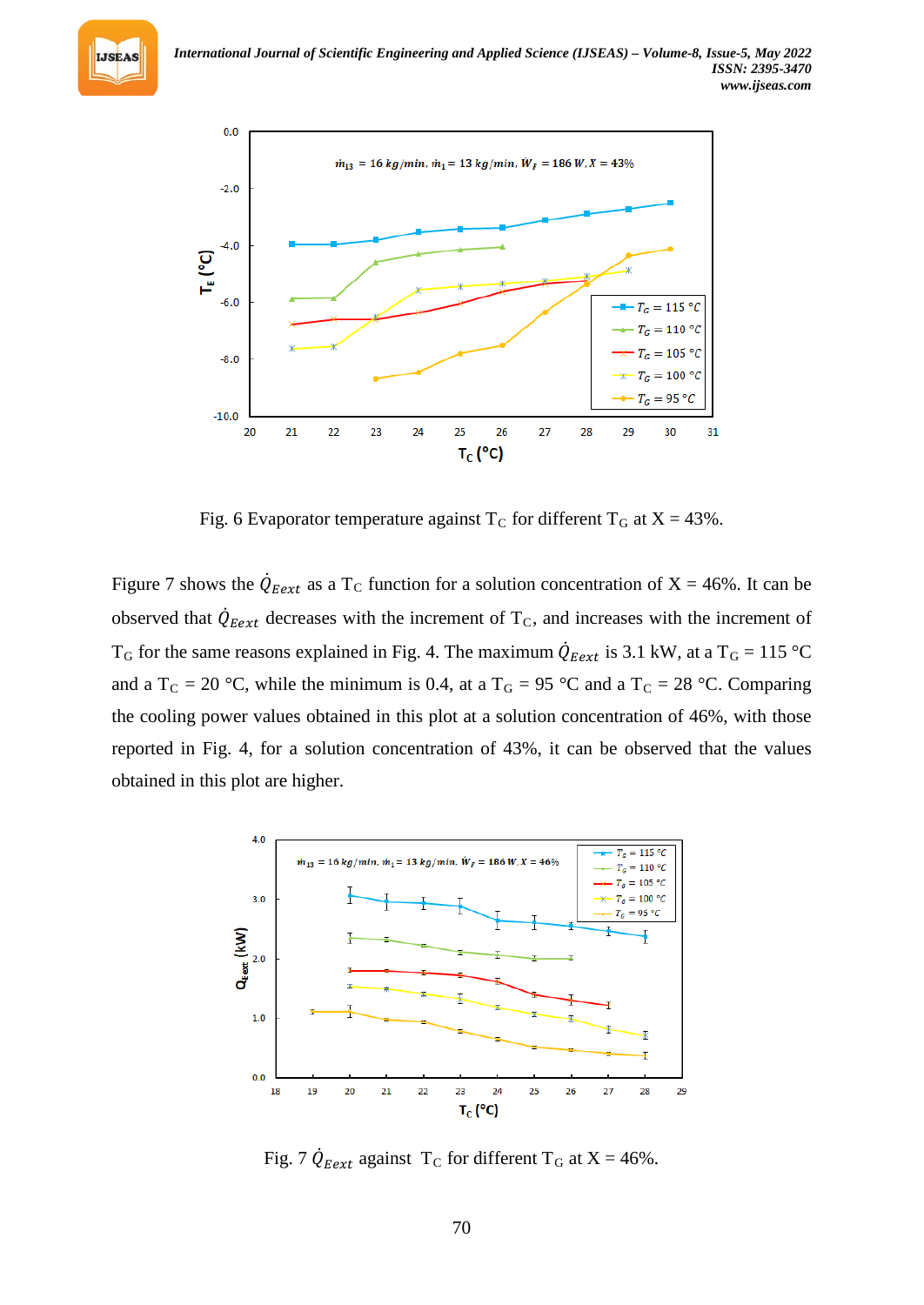Figure 8 shows the COPext as a  $T_c$  function for different  $T<sub>G</sub>$  at a solution concentration of 46%. It can be observed that the COP ext presents similar tendencies as a function of  $T_c$  and T*R* <sup>G</sup>*<sup>R</sup>* than those reported in Fig. 5. The maximum value of the COPext is 0.29 achieved at a T*<sup>R</sup>* G*R*  $T = 115^{\circ}$ C and a T<sub>C</sub> = 20 °C, while the minimum value is about 0.1, at a T<sub>G</sub> = 95 °C, and a T<sub>C</sub>  $= 28$  °C.

**IJSEAS** 



Fig. 8 COPext against  $T_C$  for different  $T_G$  at  $X = 46\%$ .

Figure 9 shows  $T_E$ 's variation as a function of  $T_C$  at a solution concentration of 46%. In this figure, it can be seen again that  $T_E$  lightly augments with the increment of  $T_C$ , and significantly with the increment of  $T_G$ , for the same reasons explained in Fig. 6. It is shown that the minimum T<sub>E</sub> is -10.5 °C, at a T<sub>G</sub> = 95 °C and a T<sub>C</sub> = 19 °C, while the maximum T<sub>E</sub> is 1 °C at a T<sub>G</sub> = 115 °C and a T<sub>C</sub> = 28 °C.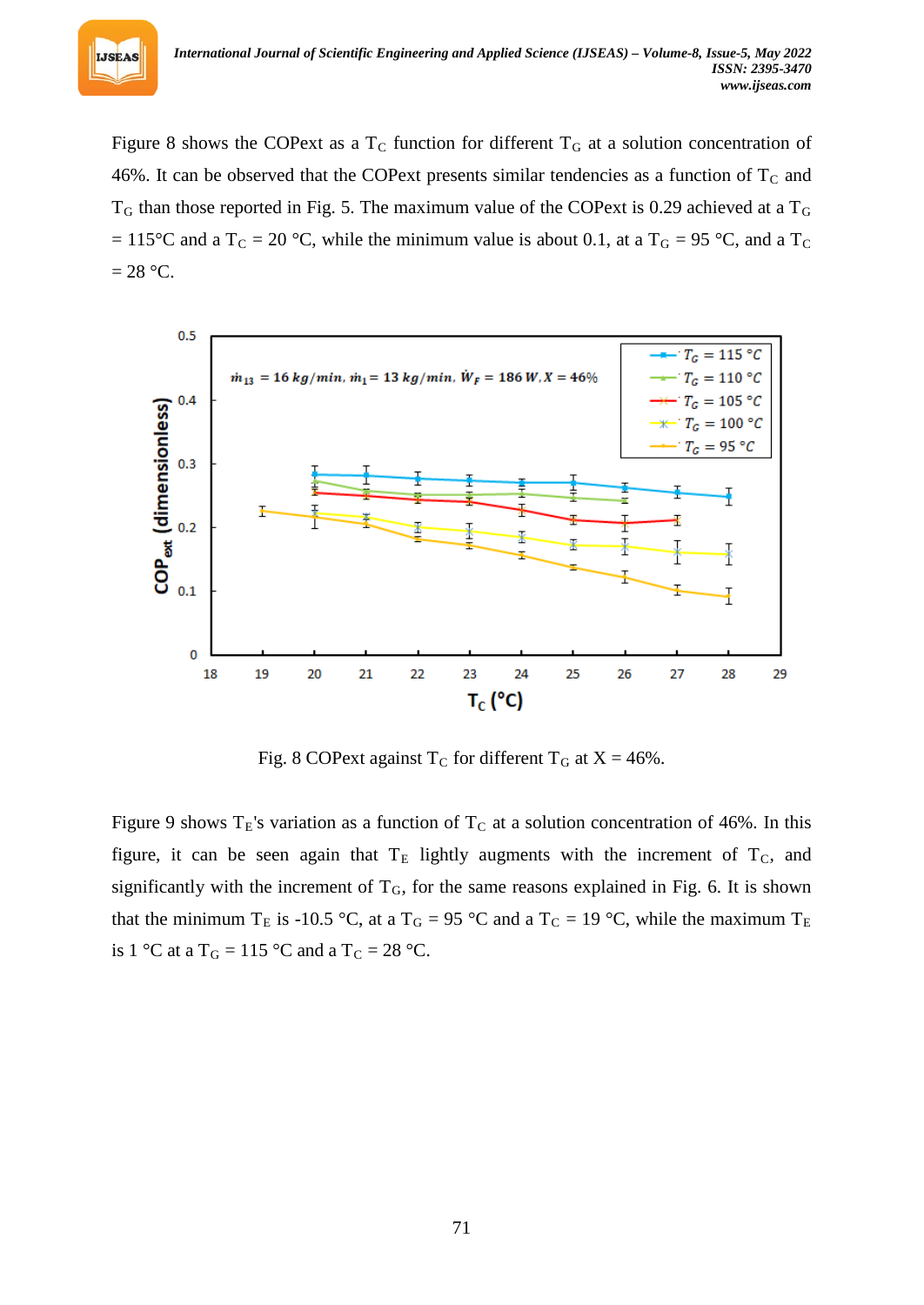

Fig. 9 Evaporator temperature against  $T_c$  for different  $T_G$  at  $X = 46\%$ .

Figure 10 shows that  $Q_{Eext}$  decreases with the increment of  $T_c$  and increases with the increment of  $T_G$ , in a similar way, as shown previously in Figs. 4 and 7. The maximum  $Q_{Eext}$ , in this case, is 3.6 kW, at a T<sub>G</sub> = 115 °C and a T<sub>C</sub> = 19 °C, while the minimum is 0.5, at a T<sub>G</sub> = 95 °C and a T<sub>C</sub> = 28 °C. Comparing the cooling power values obtained in this plot at a solution concentration of 49%, with those reported in Fig. 4 at an  $X = 43\%$ , and in Fig. 7 at an  $X = 46\%$ , it can be seen that the external cooling powers obtained at the solution concentration of 49% are approximately 14 % higher compared with the values obtained at X  $= 46$  %, and around 33% higher regarding than those obtained at  $X = 43$ %. The  $\dot{Q}_{Eext}$ increases with the increment of the solution concentration since at higher concentrations the ammonia produced in the generator will be higher, increasing with this the cooling power.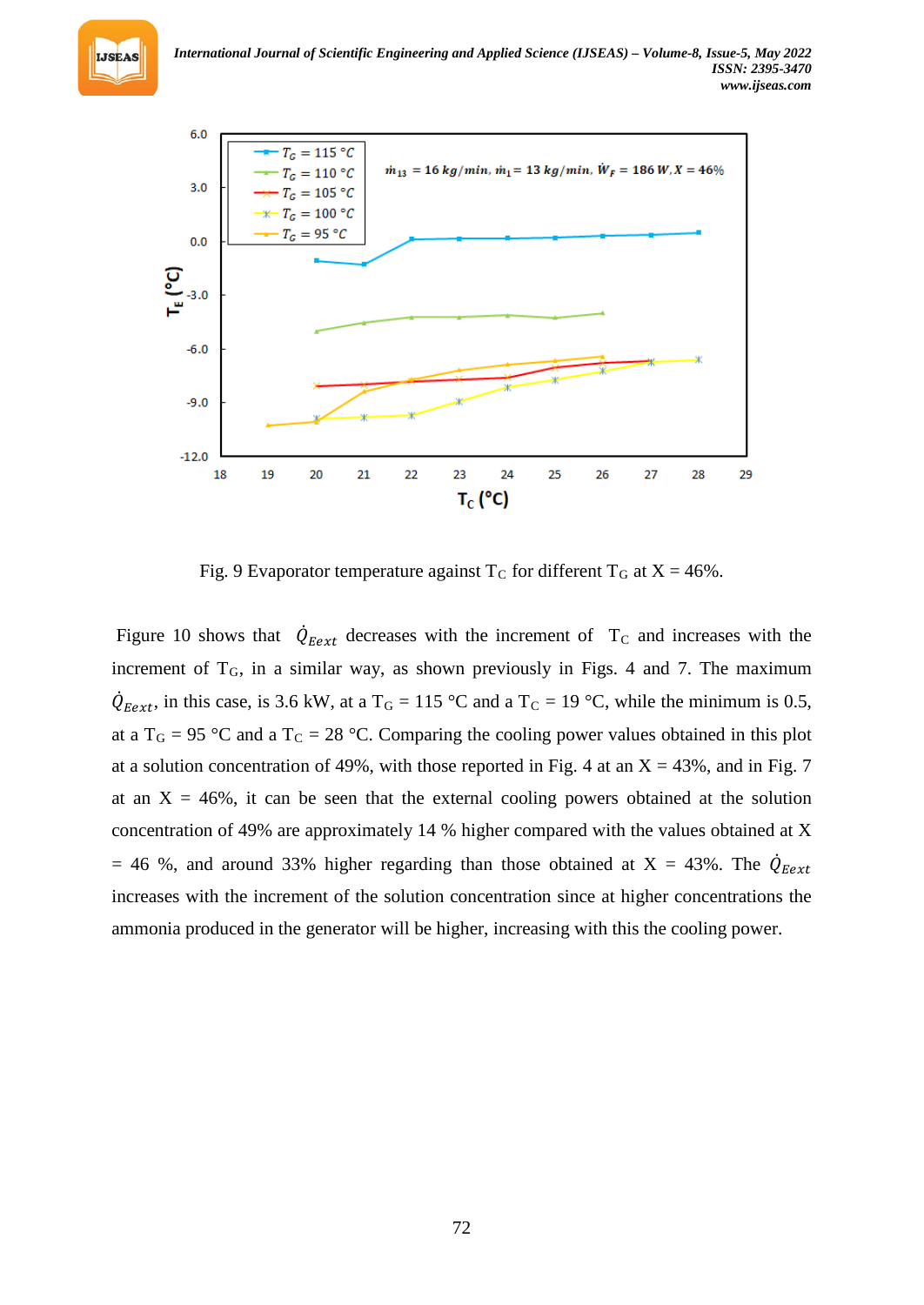

Fig. 10  $\dot{Q}_{Eext}$  against T<sub>C</sub> for different T<sub>G</sub> at X = 49%.

Figure 11 shows that the COPext slightly decreases with the increment of  $T_c$  and significantly increases with the increment of  $T<sub>G</sub>$ . The maximum value of COPext is 0.36, obtained at a T<sub>G</sub> = 115 °C, and a T<sub>C</sub> = 19 °C, while the minimum value is about 0.1, at T<sub>G</sub> = 95 °C, and a  $T_c = 28$  °C. Comparing the COPext obtained in this figure with those obtained in Figs. 5 and 8, it can be observed that the COPext obtained at this concentration are higher than those obtained at lower solution concentrations. This occurs due to the increment of the cooling power at higher solution concentrations.



Fig. 11 COPext against  $T_C$  for different  $T_G$  at  $X = 49\%$ .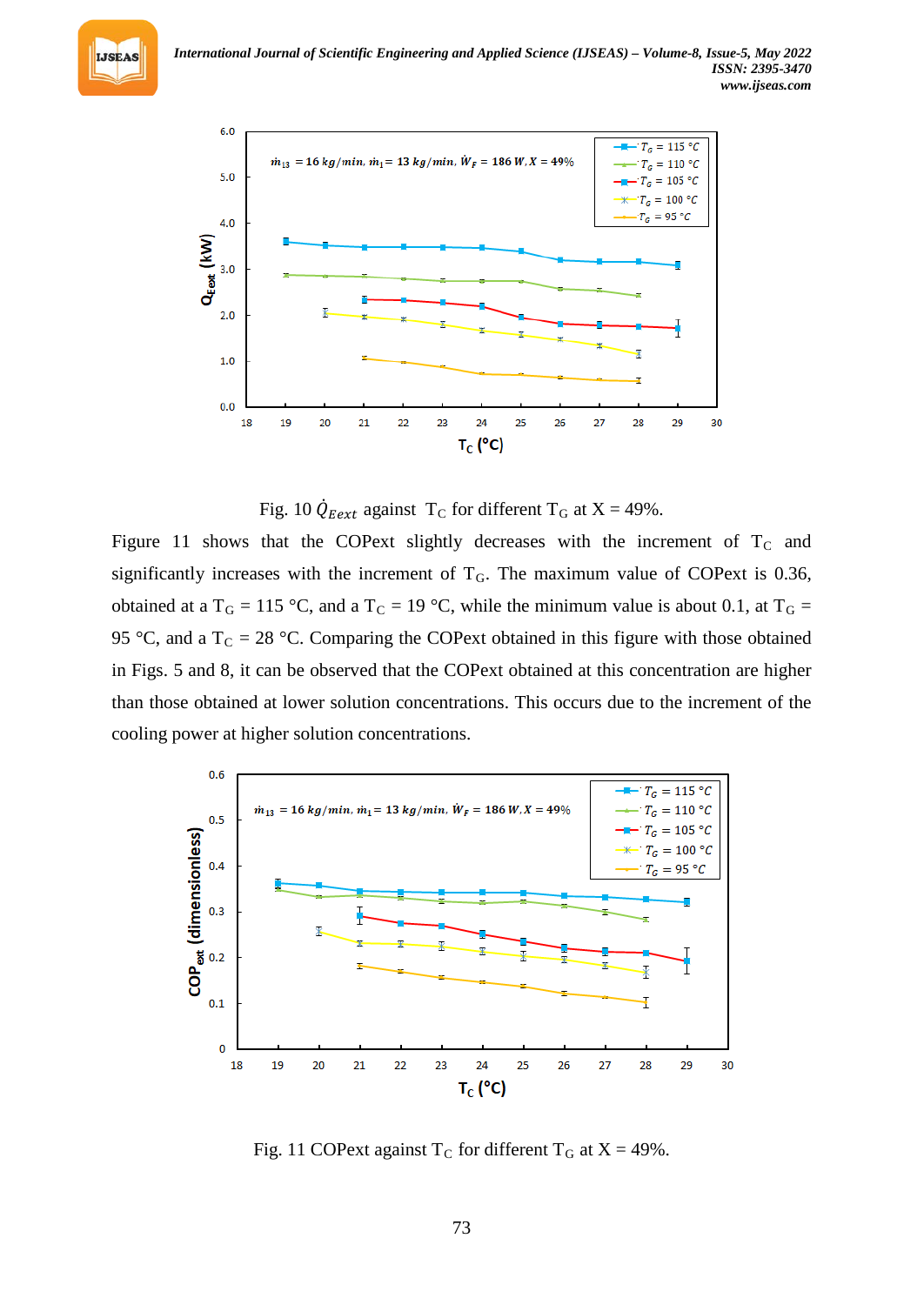

Figure 12 shows  $T_E$ 's variation as a function of  $T_C$  at a solution concentration of 49%. In this figure, it can be seen again the same tendencies of  $T_E$  with the increment of  $T_C$  and  $T_G$ showed in Figs. 6 and 9, but the evaporator temperatures continue to grow with the increase of the solution concentrations since now the minimum  $T_E$  obtained is -7.3 °C and the maximum is 2.3. The increase in  $T_E$  with respect to the concentration is because increasing the concentration increases the whole system's pressure, causing higher evaporation temperatures.



Fig. 12 Evaporator temperature against  $T_C$  for different  $T_G$  at  $X = 49\%$ .

#### *4.2 Analysis of the variation of the fan power on the system performance*

To analyze the effect of the fan power on the system performance, the generation temperature and the water to be cooled entering the evaporator remained constant while the condenser temperature varied along the experimental test run, for a specific fan power. Subsequently, the fan power was changed, and the process was repeated again.

Figure 13 shows the  $\dot{Q}_{Eext}$  against T<sub>C</sub> for different fan powers at a solution concentration of 49%. It can be seen that the  $Q_{\text{Eext}}$  decreases with the increment of  $T_c$ , but increases with the increment of the fan power. This effect occurs since the increment of the fan power causes an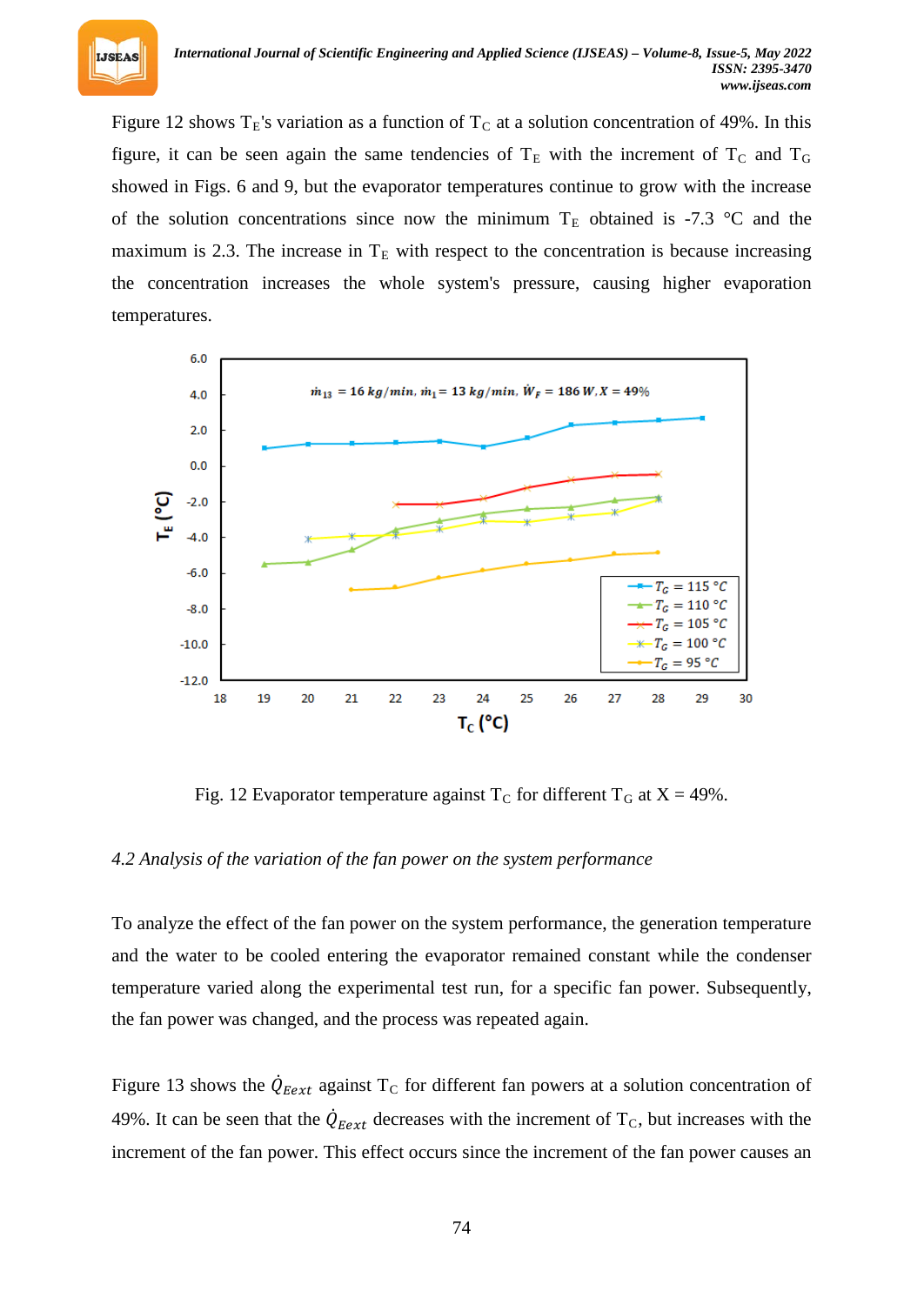

increase of the air velocity circulating through the absorber and condenser, improving these components' performance and the entire system.



Fig. 13  $Q_{Eext}$  against T<sub>C</sub> for different  $W_F$ .

In Figure 14 can be observed that the  $\dot{Q}_{\text{Eext}}$  decreases with the increment of T<sub>C</sub>, as it was seen in the previous section, but increases with the increment of the fan power. This effect occurs since the fan power increment caused an increase in the cooling power (as shown in Fig. 13), and therefore in the coefficient of performance.



Fig. 14 COPext against  $T_C$  for different  $W_F$ .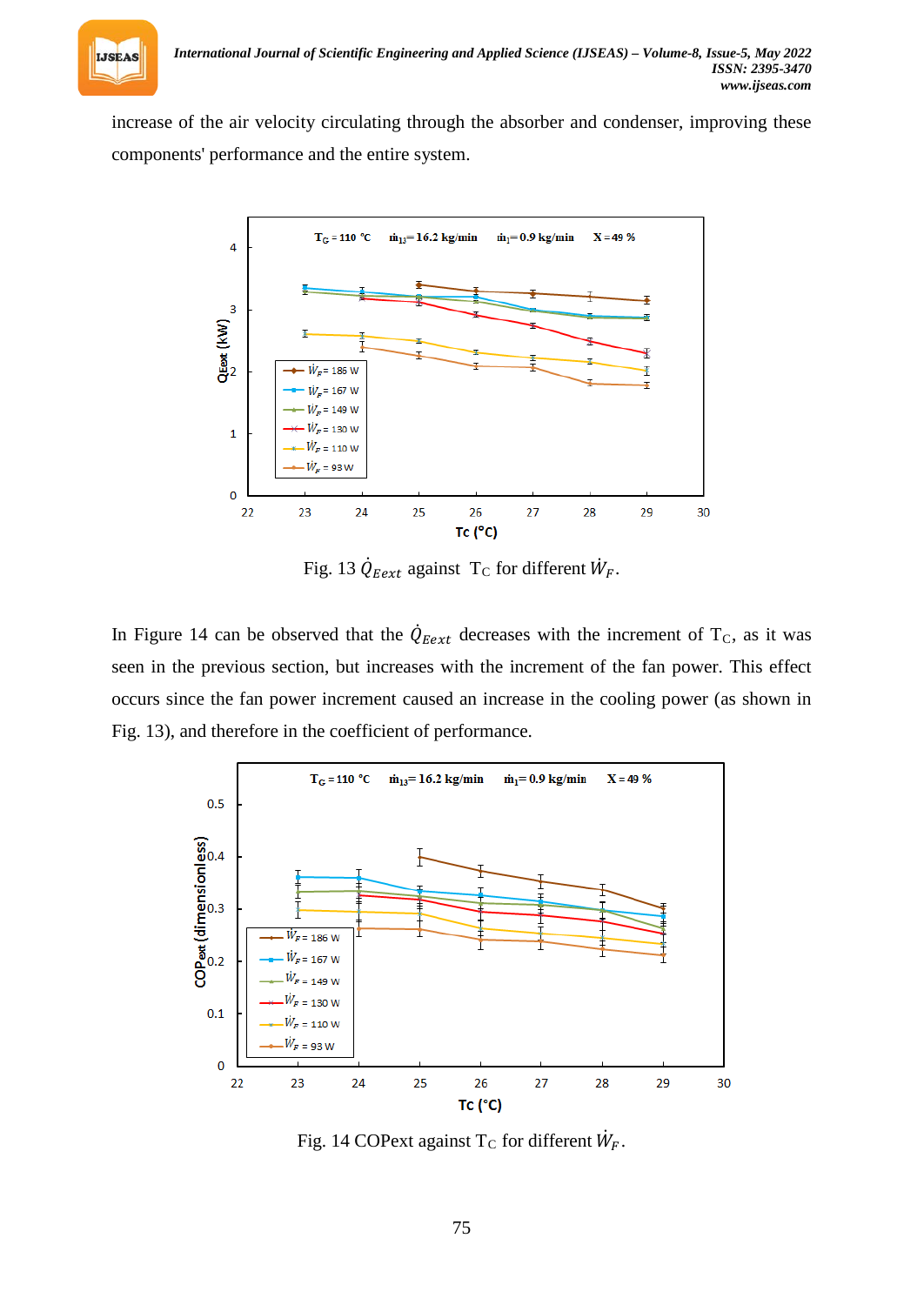

#### *4.3 Analysis of the hot water mass flow rate on the system performance.*

To analyze the effect of the hot water mass flow rate on the system performance, the generation temperature and the water to be cooled entering the evaporator remained constant while the condenser temperature varied along with the experimental test run for a specific hot water mass flow rate. Subsequently, the hot water flow was changed, and the process was repeated again. The parameters remaining constant are specified inside Figs. 15 and 16.

Figure 15 shows the  $\dot{Q}_{Eext}$  as a function of T<sub>C</sub> for different hot water mass flow rates at a solution concentration of 49%. It can be observed that  $Q_{Eext}$  slightly decreases with the increment of  $T_c$  for the reason explained in Fig. 4; however the  $\dot{Q}_{Eext}$  considerably increases with the increment of the hot water mass flow rate supplied to the generator, since for the minimum value of  $\dot{m}_{13} = 10$  kg/min the  $\dot{Q}_{Eext}$  varied from 2.2 kW to 1.9 kW, while for the maximum value of  $\dot{m}_{13} = 18$  kg/min the  $\dot{Q}_{Eext}$  varied from 3.8 kW to 3.5, which is about 40% higher than the values obtained with the minimum flow. This effect occurs since the increment of the hot water circulating through the generator improves the heat transfer causing a higher production of refrigerant in the component, and therefore a higher amount of cooling power produced.



Fig. 15  $\dot{Q}_{\text{Eext}}$  against T<sub>C</sub> for different heat water mass flow rates.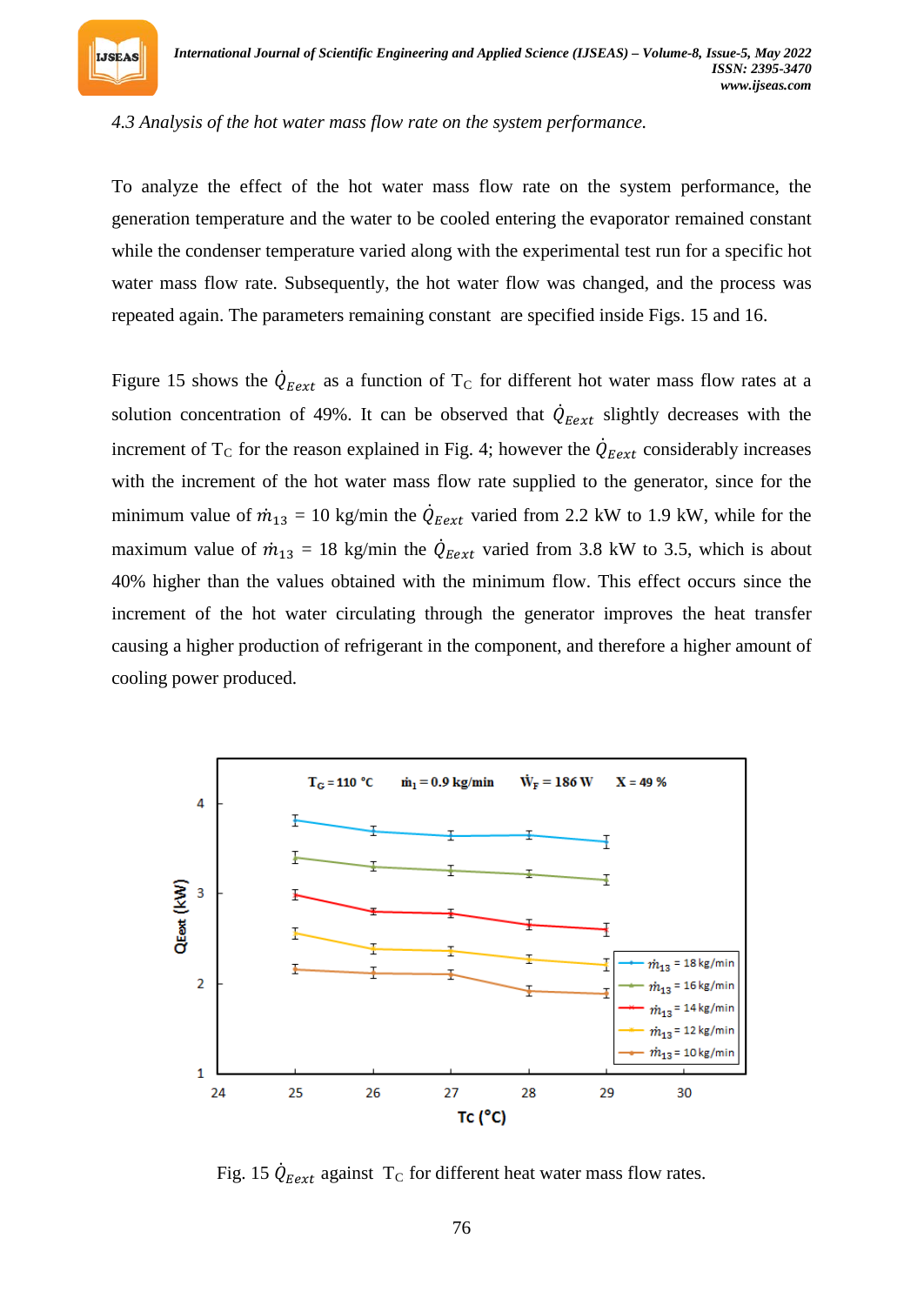Figure 16 shows the COPext against  $T_c$  for different hot water mass flow rates at a solution concentration of 49%. It can be seen that the  $COP_{ext}$  decreases with the increment of  $T_c$ , and increases with the increment of the hot water mass flow rate. As it was expected, the  $COP_{ext}$ follows the same tendencies against T<sub>C</sub> and  $\dot{m}_{13}$  than those followed for the  $Q_{Eext}$  in Fig. 15. The minimum the  $COP_{ext}$  varied from 0.23 to 0.33 for a  $\dot{m}_{13} = 10$  kg/min, while the highest varied from 0.4 to 0.53 for a  $\dot{m}_{13} = 18$  kg/min.



Fig. 16 COPext against T<sub>C</sub> for different hot water mass flow rates.

#### *4.3 Analysis of the solution mass flow rate on the system performance.*

To analyze the effect of the solution mass flow rate going from the absorber to the generator on the system performance, the generation temperature and the water to be cooled entering to the evaporator were again kept constant, while the condenser temperature varied along the experimental test run, for a specific solution mass flow rate. Subsequently, the solution mass flow rate was changed, and the process was repeated again. The parameters remaining constant during the tests are specified inside Figs. 17 and 18.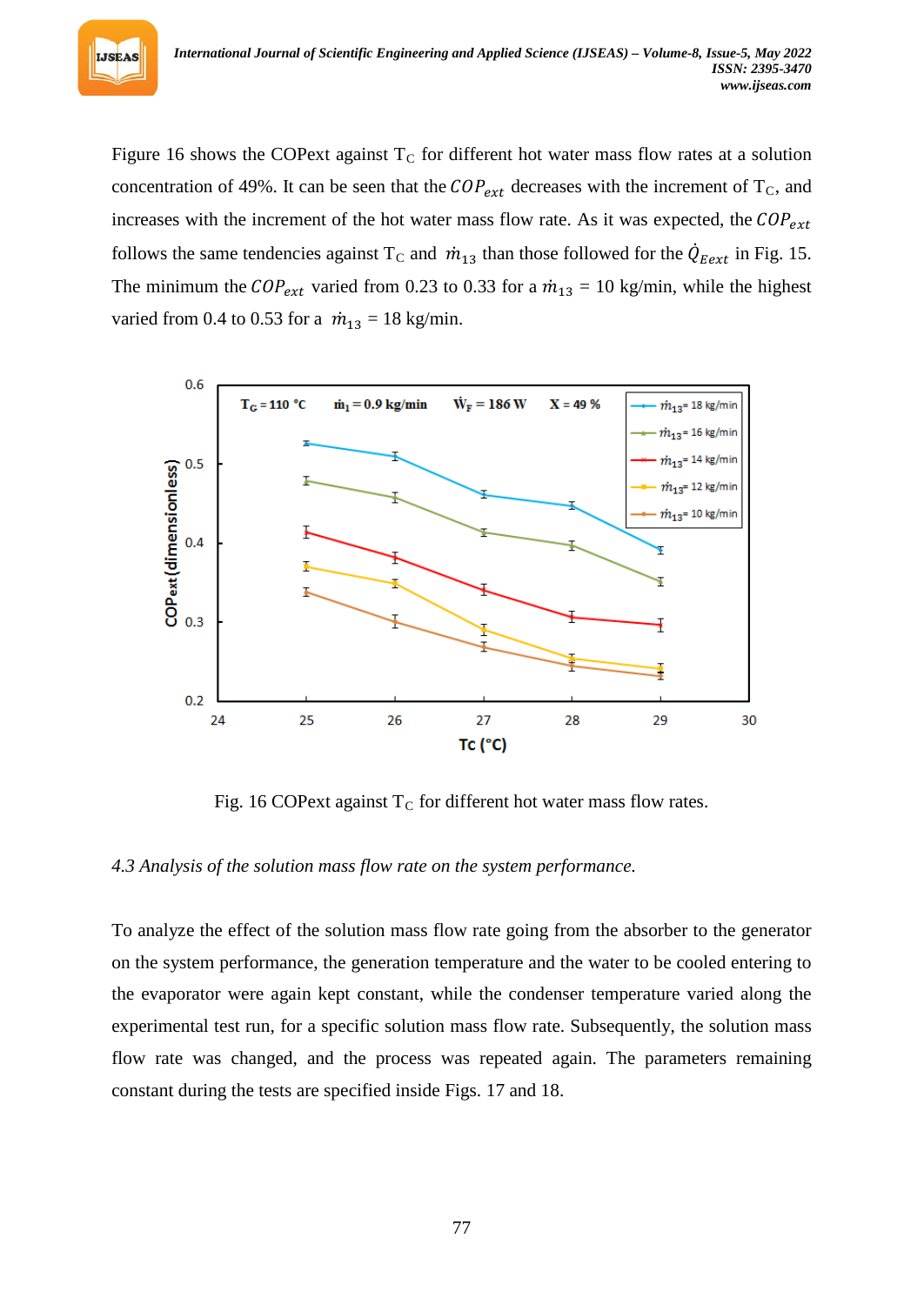Figure 17 shows the  $Q_{Eext}$  as a T<sub>C</sub> function for different solution mass flow rates at a solution concentration of 49%. It can be seen that  $Q_{Eext}$  considerably increases with the increment of the solution mass flow rate going to the absorber to the generator, since for the minimum value of  $\dot{m}_1 = 0.48$  kg/min, the  $\dot{Q}_{\text{Eext}}$  varied from 1.6 kW to 2.1 kW, while for the maximum value of  $\dot{m}_1 = 1.23$  kg/min the  $Q_{\text{Eext}}$  varied from 3.3 kW to 3.6, which is about 42% higher than the values obtained with the minimum flow. This effect occurs since the increment of the solution mass flow rate circulating through the generator, the economizer, and the absorber improves the heat transfer in these components, and therefore the system performance.



Fig. 17  $Q_{Eext}$  against T<sub>C</sub> for different solution mass flow rates.

In Fig. 18 it can be seen that the  $COP_{ext}$  decreases with the increment of  $T_c$ , and considerably increases with the increment of the solution mass flow rate. For the minimum flow of 0.48 kg/min, the  $COP_{ext}$  varied from 0.26 to 0.33, while for the maximum flow the  $COP_{ext}$  varied from 0.26 to 0.33 for a  $\dot{m}_{13} = 10$  kg/min, while the highest varied from 0.46 to 0.56 showing that the solution mass flow rate is a relevant parameter to improve the system performance.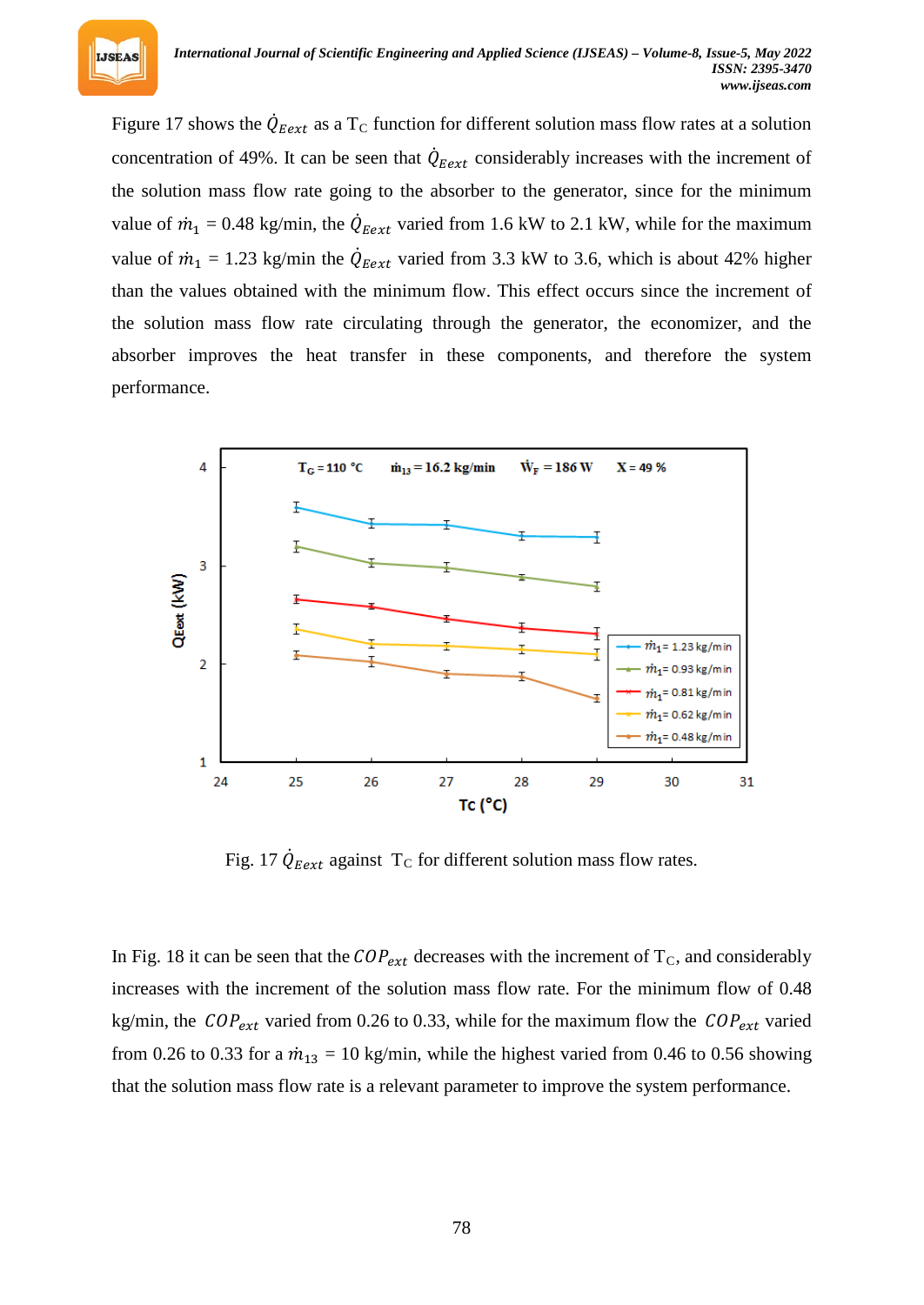



Fig. 18 COPext against  $T<sub>C</sub>$  for different solution mass flow rates.

## **5. Conclusions**

From the study, it can be concluded that at low solution concentration values, the system performance strongly decreases with the increase of the condenser temperature and significantly increases with the increment of the generator temperature; however, at high solution concentrations, the cooling power and coefficient of performance slightly decrease with the increment of the condenser temperature, and the variation with the generation temperature is still significant. The cooling power and the coefficients of performance increase with the increment of the solution concentration; however, at high solution concentrations, the evaporation temperatures were not so low. The analysis also showed that the system performance considerably improved with the fan power increment, and the hot water and solution mass flow rates. The  $\dot{Q}_{Eext}$  varied between 0.1 kW and 3.8 kW, while the *COPext* varied between 0.05 and 0.53. The lowest cooling temperature obtained was -10.5 °C. The results showed that the system could be exclusively air-cooled, not requiring the use of a cooling tower.

## **Acknowledgments**

The authors thank the *Fondo de Sustentabilidad Energética Secretaría de Energía-Consejo Nacional de Ciencia y Tecnología,* through the proyect *CeMIE-So P09*, for the economic support provided*.* Also, P. Soto is thankful for the scholarship provided by the Consejo Nacional de Ciencia y Tecnología.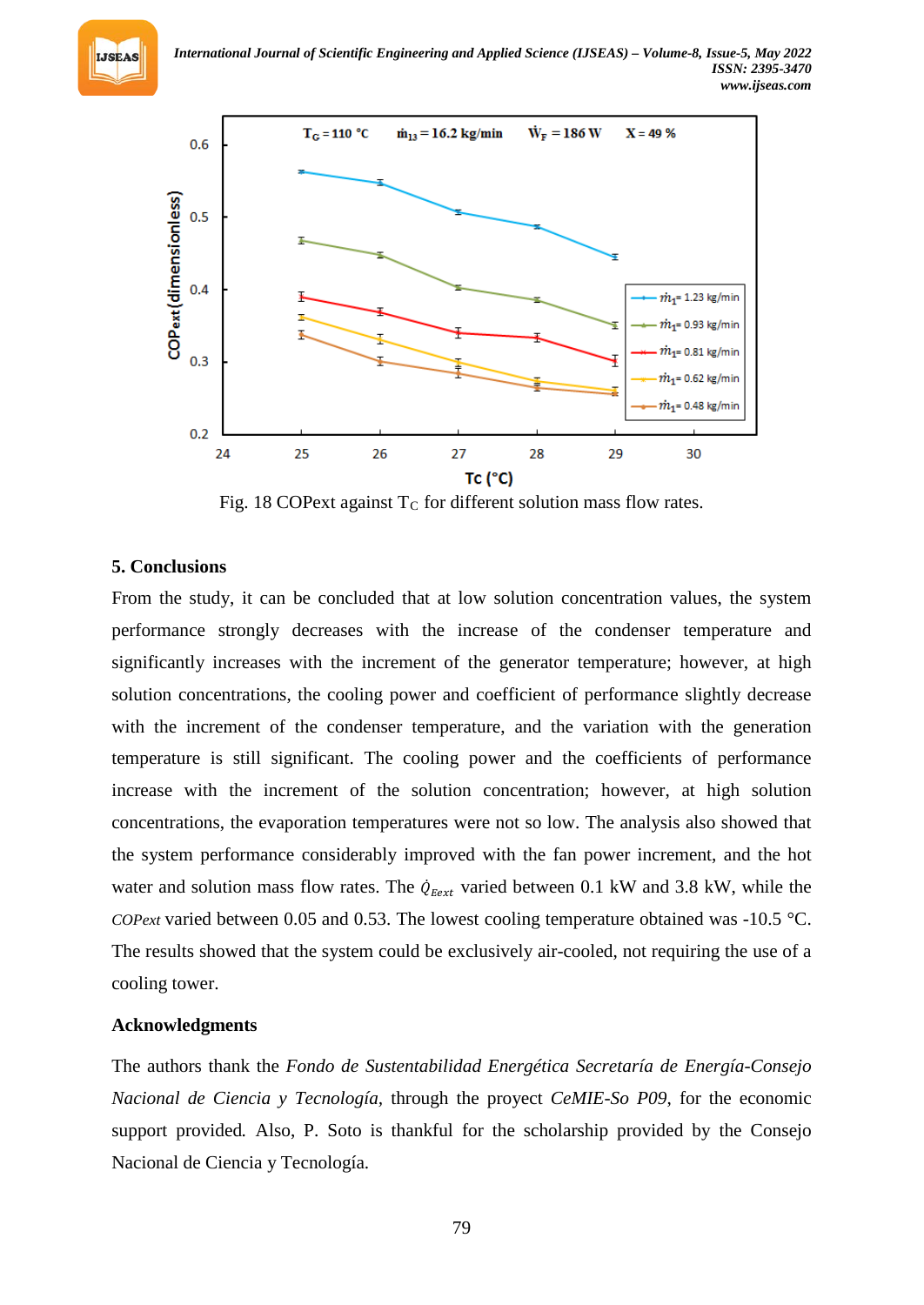## **Nomenclature**

- COP coefficient of performance (-)
- $h$  specific enthalpy (kJ/kg)
- I electrical current (amp)
- $\dot{m}$  mass flow rate (kg/s)
- P pressure (bars)
- $\dot{Q}$  thermal power (kW)
- $T$  temperature ( $^{\circ}C$ )
- V voltage (watts)
- $\dot{W}$  power (kW)
- X ammonia concentration (%)

## *Subscripts*

- A absorber
- C condenser
- E evaporator
- G generator
- ext external
- p pump
- w water

## **References**

[1] OECD/IEA, Technology Roadmap Solar Heating and Cooling, International Energy Agency, 2012.

[2] N. Kalkan, E.A. Young, A. Celiktas, Solar thermal air conditioning technology reducing the footprint of solar thermal air conditioning, Renew. Sustain. Energy Rev. 16 (2012) 6352- 6383.

[3] B. Choudhury, P. K. Chatterjee, J. P. Sarkar, Review paper on solar-powered airconditioning through adsorption route. Renew. Sustain. Energy Rev. 14 (2010) 2189-2195.

[4] M. Izquierdo, R. Lizarte, J. D. Marcos, G. Gutiérrez. Air conditioning using an air-cooled single effect lithium bromide absorption chiller: Results of a trial conducted in Madrid in August 2005. Applied Thermal Engineering 28 (2008) 1074-1081.

[5] A. González-Gil, M. Izquierdo, J. D. Marcos, E. Palacios. Experimental evaluation of a direct air-cooled lithium bromide-water absorption prototype for solar air conditioning. Applied Thermal Engineering 31 (2011) 3358-3368.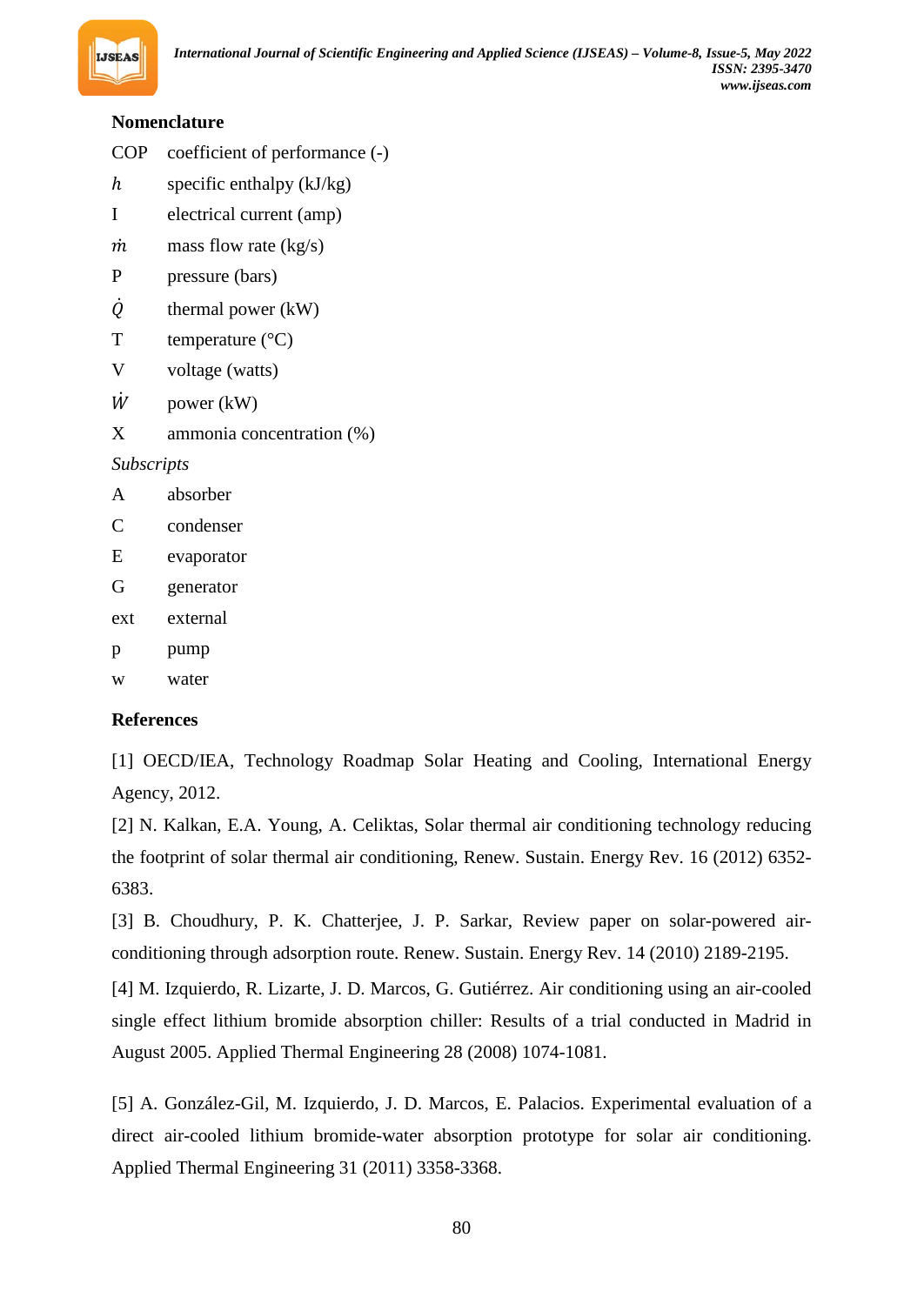

[6] J. F. Chen, Y. J. Dai, R. Z. Wang. Experimental and analytical study on an air-cooled single effect LiBr-H2O absorption chiller driven by evacuated glass tube solar collector for cooling application in residential buildings. Solar Energy 151 (2017) 110-118.

[7] U. Jakob, U. Eicker, D. Schneider, A. H. Taki, M. J. Cook. Simulation and experimental investigation into diffusion absorption cooling machines for air-conditioning applications. Applied Thermal Engineering 28 (2008) 1138-1150.

[8] J. Cerezo, M. Bourouis, M. Vallés, A. Coronas, R. Best. Experimental study of an ammonia-water bubble absorber using a plate heat exchanger for absorption refrigeration machines. Applied Thermal Engineering 29 (2009) 1005-1011.

[9] Q. Ma, L. Luo, R. Z. Wang, Z. Z. Xia, P. Lin, B. Souyri. Performance analysis and validation on transportation of heat energy over long distance by ammonia-water absorption cycle. Int. J. of Energy Research 34 (2010) 839-847.

[10] L. B. Le, N. Galanis, J. Millette. Experimental study of an ammonia-water absorption chiller. Int. J. of Refrigeration 35 (2012) 2275-2286.

[11] F. Boudéhenn, H. Demasles, J. Wyttenbach, X. Jobard, D. Chèze, P. Papillon. Development of a 5 kW cooling capacity ammonia-water absorption chiller for solar cooling applications. Energy Procedia 30 (2012) 35-43.

[12] S. A. M. Said, K. Spindler, M. A. El-Shaarawi, M. U. Siddiqui, F. Schmid, B. Bierling, M. M. A. Khan. Design, construction and operation of a solar powered ammonia-water absorption refrigeration system in Saudi Arabia. Int. J. of Refrigeration 62 (2016) 222-231.

[13] S. U. Llamas, J. V. Herrera, R. Cuevas, V. H. Gómez, O. García-Valladares. J. Cerezo and R. Best. Development of a small capacity ammonia-lithium nitrate absorption refrigeration system. 2nd Int. Conference on Solar Air-Conditioning, Tarragona, Spain (2007) pp. 470-475.

[14] S. U. Llamas, R. Cuevas, R. Best, and V. H. Gómez. Experimental results of a direct aircooled ammonia-lithium nitrate absorption refrigeration system. Applied Thermal Engineering 67 (2014) 362-369.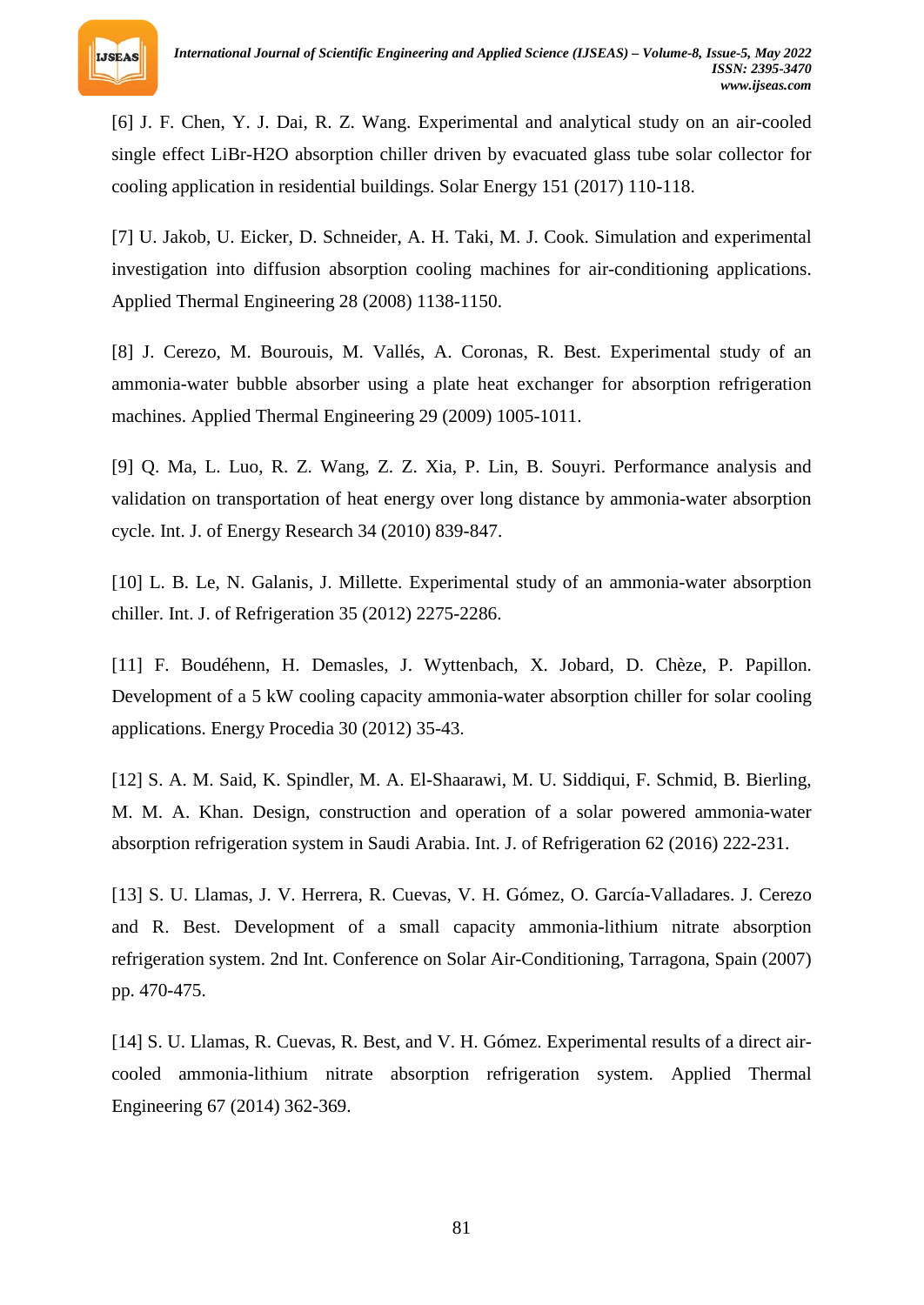

[15] J. F. Wang, G. C. Gao and G. M. Chen. An improved absorption refrigeration cycle driven by unsteady thermal sources below 100 °C. Int. J. of Energy Research 24 (2000) 633- 640.

[16] J. A. Hernández-Magallanes, L .A. Domínguez-Inzunza, G. Gutiérrez-Urueta, P. Soto. C. Jiménez and W. Rivera. Experimental assessment of an absorption cooling system operating with the ammonia/lithium nitrate mixture. Energy 78 (2014) 685-692.

[17] L. A. Domínguez-Inzunza, J. A. Hernández-Magallanes, P. Soto, C. Jiménez, G. Gutiérrez-Urueta, G., W. Rivera. Experimental assessment of an absorption cooling system utilizing a falling film absorber and generator. Applied Thermal Engineering 103 (2016) 1105-1111.

[18] R. Winston, L. Jiang, B. Widyolar. Performance of a 23KW solar thermal cooling system employing a double effect absorption chiller and thermodynamically efficient nontracking concentrators. Energy Procedia 48 (2014) 1036-1046.

[19] P. Soto, L. A. Domínguez-Inzunza, W. Rivera. Preliminary assessment of a solar absorption air conditioning pilot plant. Case Studies in Thermal Engineering 12 (2018) 672- 676.

[20] J. C. Jiménez-García, W. Rivera. Parametric analysis on the performance of an experimental ammonia/lithium nitrate absorption cooling system, Int. J. of Energy Research 42 (2018) 4402-4416.

[21] W. Rivera, G. Moreno-Quintanar, C. O. Rivera, R. Best, and F. Martínez. Evaluation of a solar intermittent refrigeration system for ice production operating with ammonia/lithium nitrate. Solar Energy 85 (2011) 38-45.

[22] G. Moreno-Quintanar, W. Rivera, and R. Best. Comparison of the experimental evaluation of a solar intermittent refrigeration system for ice production operating with the mixtures NH<sub>3</sub>-LiNO<sub>3</sub> and NH<sub>3</sub>-LiNO<sub>3</sub>-H<sub>2</sub>O. Renewable Energy 38 (2012) 62-68.